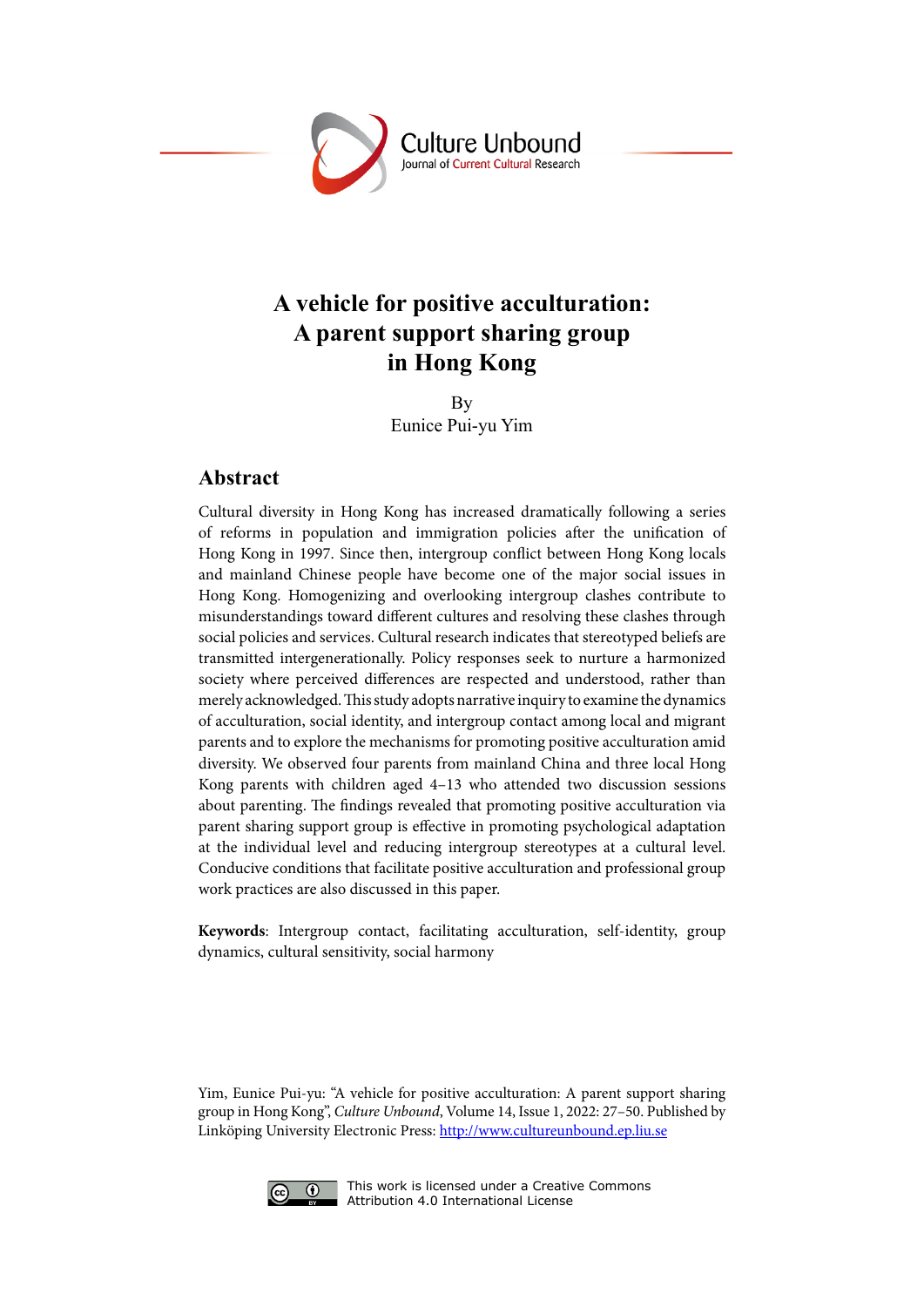### **Introduction**

Assimilation is commonly considered as the final goal of cultural acculturation. With the goal of altering, at the least, the behaviors of immigrants to bring them more in line with the host culture, assimilation homogenizes cultural diversity and operates under the assumption that homogenization will result in social harmony (Angelini et al 2015). The challenges of assimilation for immigrants who transit from their own culture to another distinctive culture have been widely researched (Tajfel 2010). However, the challenges of assimilation and transcultural differences experienced by sub-cultural groups in the same country with shared cultural origin to a certain extent have rarely been investigated.

Hong Kong was a British colony for more than a century. In 1997, the reunification of mainland China and Hong Kong united not only these regions but also the people, who were separated for decades, nurtured by different systems of governance, and who experienced different sociopolitical realities. Since the unification in 1997, the number of immigrants from mainland China has increased tremendously, diversifying the population. Many assume that, as cultural groups with shared roots, mainland Chinese and Hong Kongers live together cordially. However, the reality is often very different (Hui et al 2012). The perceived identity of Hong Kongers has been widely researched, both before and after the reunification. One of the most critical findings of such research is that "Hong Kong Chinese" regard themselves as different from mainland Chinese due to having a different worldview, being more connected to the rest of the world (Lai 2011). Migration from mainland China to Hong Kong has led to maladaptation and social isolation for the new arrivals. Education and cultural studies research indicate that new arrivals from mainland China have been forced to "adapt" to Hong Kong's cultural norms and that they feel isolated from the mainstream culture (Wang & Chang 2010).

The new arrivals to Hong Kong tend to import values and behaviors from their hometowns, without adjusting them to fit the local context (Jackson 2002). Thus, many Hong Kong locals, unable to understand the values and behaviors of mainland Chinese, tend to describe the new arrivals as "less civilized," while the latter often describe the former as discriminatory (Lai 2011, Yip 2015). Owing to this lack of trust and understanding between Hong Kong locals and new arrivals, the latter tend to congregate and form their own communities without connecting to the host culture or entering the mainstream, which further aggravates social segregation (Wang & Chang 2010). In the past three years, the social unrest resulted by Hong Kong locals' mistrust in governments of both lands and the difficulties at social level brought by COVID-19 pandemic affect many aspects of living in every single individual in Hong Kong regardless of which district one resides. The frustration and difficulties encountered by Hong Kong locals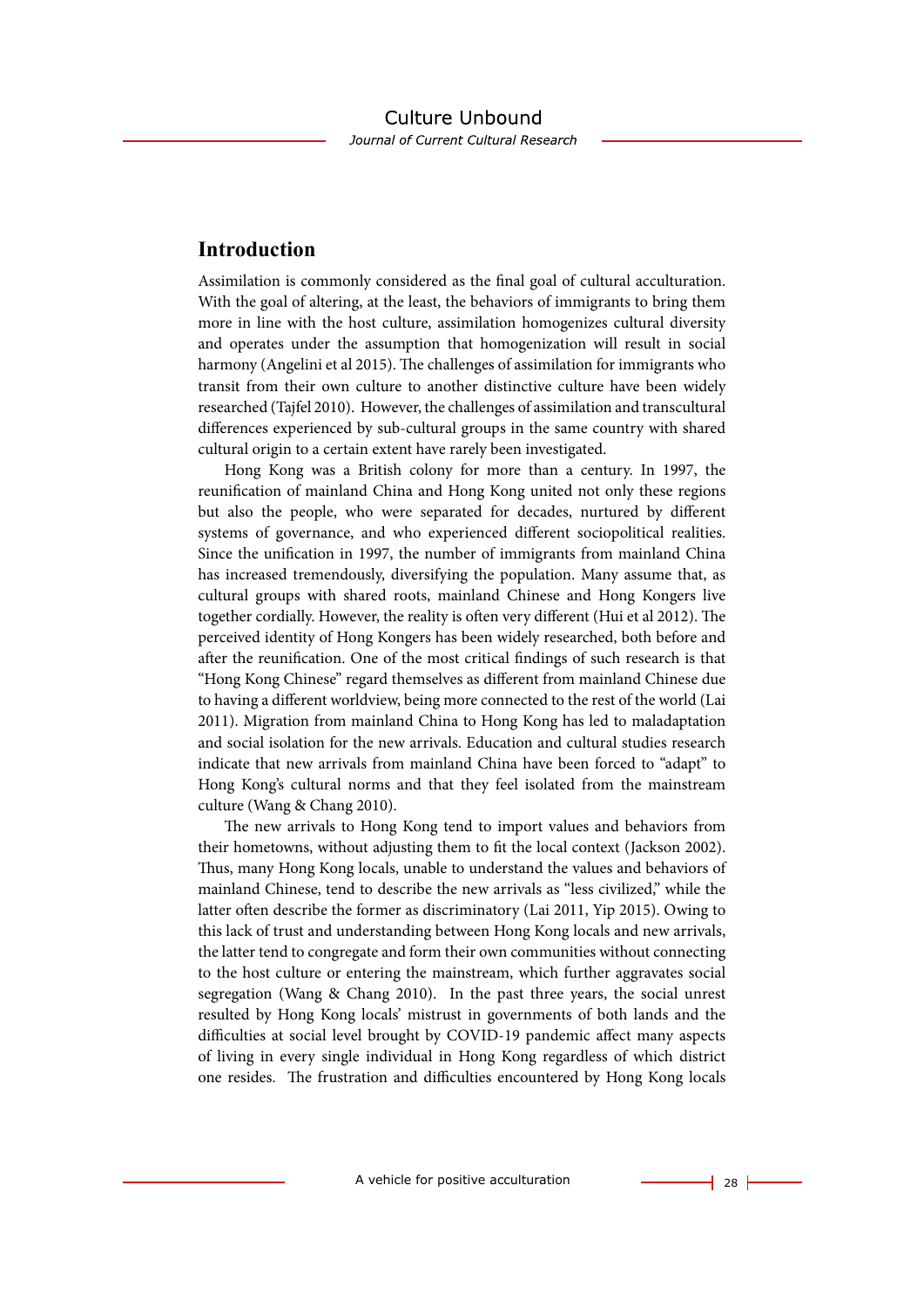intensified the existing social segregation with more extreme stereotyped beliefs towards mainland Chinese (Hou et al 2021).

Previous research indicates that many stereotypes are embedded and reflected in parenting practices (Barni & Ranieri 2012, Hogg 2012, Shek & Lee 2005). Based on such findings, parenting practices could be an appropriate medium for instilling unbiased cultural and social values from generation to generation (Wang & Chang 2010). This study involved the observation of parent support groups, with the aim of exploring which mechanisms might promote positive acculturation, especially positive acculturation that recognizes and understands cultural diversity and does not demand that immigrants abandon their identity or cultural roots. Although the research context is the cultural and social politics of both Hong Kong and mainland China, the mechanisms that promote mutual respect and understanding at an individual level are analyzed from the perspectives of acculturation, social identity, and the intergroup contact hypotheses, which have a global application.

## **Theoretical Background**

#### *Adaptation and acculturation*

Immigration is not merely a geographical relocation of people, but a complex cultural transition that involves significant changes to the social, psychological, cultural, and physical environment of a child (Aksel et al 2007). Adaptation is traditionally interpreted as a positive phenomenon. It is a process wherein an individual engages oneself in relatively stable changes that take place in themselves or a group in response to external demands (Blau 2015). However, these changes may not always be satisfying to the individual. The adaptation process is multifaceted. Individuals may become better adapted to their environment (i.e., adjustment by way of assimilation) or may resist or leave the environment altogether (i.e., adjustment by separation). The "fit" of an individual to its environment may help the individual to manage daily life in a new cultural context on the social level. Unfortunately, such adjustments may not necessarily be positive on the psychological level (Ward 1996).

Acculturation is a process that denotes mutual adaptation and continuous contact, leading to changes in either the immigrant or local group or both. It is a process wherein groups of individuals from different cultures come into continuous, direct intercultural contact, with subsequent changes in the original cultural patterns of either the dominant or non-dominant group or both (Ali 2008). Successful acculturation involves positive affective responses, including high self-esteem, a sense of belonging, a positive life prospect, and feelings of joy, satisfaction, and gratification (Fang et al 2016). However, unsatisfying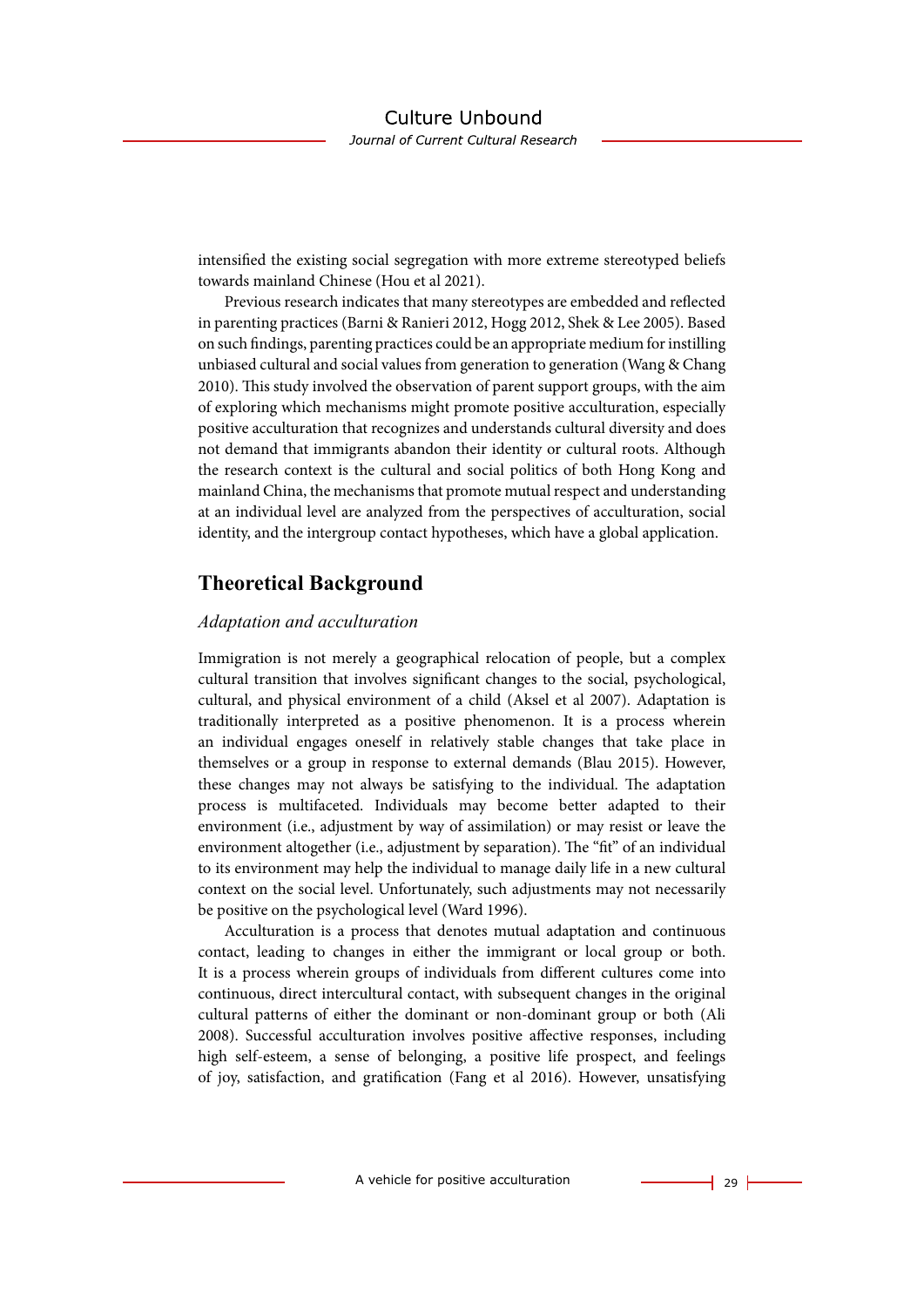Journal of Current Cultural Research

acculturation experiences involve being excluded and marginalized, which can lead to low self-esteem and feelings of uncertainty and fear (Liu et al 2009). People tend to devalue their cultural background and the values of their family in order to assimilate to the dominant culture. Such devaluation can be particularly vigorous in school-age children whose needs for acceptance and relationships with their peers are particularly strong since children spend most of their time in a social setting with these peers (Sonderegger et al 2004). Cultural research on intergenerational value transmission indicates that cultural values, a sense of belonging, life prospects within one's own culture, and interpretations of other cultures tend to transmit from one generation to the next and that they may act as a barrier to the successful cultural adaption of the next generation (Dewilde & Skrefsrud 2016).

Individuals are placed on a continuum of acculturation processes, depending on their personality, difficulties with adjustment, the context of their involvement, and their social support. At times, these processes (such as ways of speaking, dressing, and eating) develop rather quickly, but they can also create cultural conflict and acculturative stress (such as in adopting another culture's values) that manifest, during intercultural interactions, in the denial of one's ethnic origins, uncertainty, anxiety, and depression (Berry 1980). Individuals can either resist the new culture and values (separation) or obscure their own culture and values and adopt those of the new culture (assimilation). The ideal model, however, is for individuals to maintain their culture and values while positively adapting to the new culture (integration) (Berry 1980). Assimilation has long been mistakenly considered the ultimate goal of adaptation and it is interchangeably used with integration. However, it is important to distinguish an individual who is undergoing assimilation from one who is undergoing integration (Yu et al 2014).

According to Berry (1980), people develop different acculturation strategies. These strategies consist of two distinct but related components: attitudes (an individual's preference for a particular acculturation strategy) and behaviors (the actions taken by a person to acculturate) that are exhibited in typical intercultural encounters. There are individual differences in the acculturation strategies that people adopt to achieve satisfactory adaptations. That is, there is no general acculturation strategy that fits everyone or even people from the same cultural group sharing the same acculturative context. Individuals participate in the new culture to varying degrees and have a variety of goals to achieve in any contact situation (Yoon et al 2010). Two frequent conflicts encountered by acculturating individuals are (1) maintaining one's heritage, culture, and identity, and (2) coming to more closely resemble the dominant group. Although individual members of a group may choose an acculturation strategy, they may not always have the freedom to implement the strategy of their choosing. When the dominant group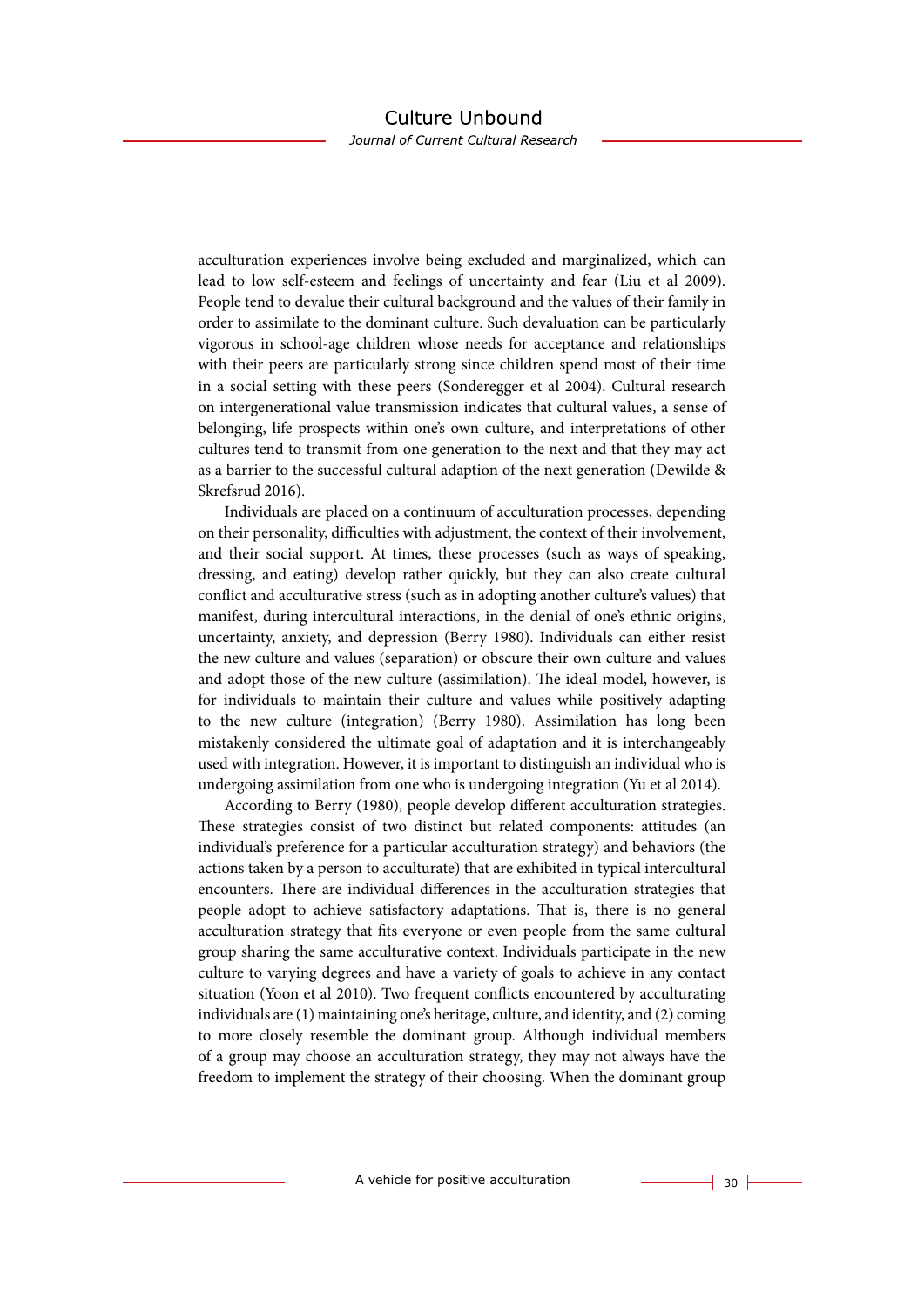Journal of Current Cultural Research

or culture constrains the choices of the non-dominant group, individuals in that group can only adopt attitudes and behavior that resemble the dominant group to meet that group's cultural expectations. Thus, mutual acculturation can only occur when the dominant group or culture is open to cultural diversity. The ideal form of acculturation is respectful cultural integration, which accepts and, more importantly, understands that some degrees of cultural integrity can be maintained along with participation in a broader social network. Under the prevalent influence of globalization and contemporary cultural studies, assimilation should no longer be considered the goal of acculturation. Instead, the optimal goal is a multidimensional view of cultural adaptation that emphasizes cultural integrity and the formation of a new cultural identity that encourages respect and a sense of belonging during intercultural contact.

#### *Acculturative stress*

Research on international acculturation indicates that families and their children who maintain contact with their culture of origin, while also actively adapting to the host culture, are most likely to achieve a positive outcome in their adjustment to the host society (Dewilde & Skrefsrud 2016). People who are more adaptive and positive about acknowledging the differences and similarities between their host and home cultures are more likely to acquire the cultural or contextual knowledge and social cues that facilitate a positive acculturation process. Failure to acquire such knowledge may lead to resistance to adaptation and expose a person to acculturative stress (Chen 2014, Yuan et al 2013). Acculturative stress degrades self-esteem, impedes sense of hope for a new life, contributes to depressive symptoms and poor mental health. These effects cannot be alleviated without developing cultural integrity and facilitating positive acculturation. Studies revealed that social support from home and host culture are both needed to facilitate the process of cultural adaptation and adjustment (Fang et al 2020, Chen 2014). These social supports include quality integrative socialization and people's open attitude to diversities. Positive acculturation can only be possible when the mainstream cultural group is open to a multicultural orientation, in which diversity is acknowledged as part of the mainstream culture and as part of the possibility of forming a new cultural identity (Zheng et al 2004).

### *Facilitating acculturation in communities*

Studies on acculturation suggested both integration strategy and open for multiculturalism are needed in facilitating acculturation (Anghel & Lupu 2014). Under the process of acculturation, it is not uncommon for minorities to adopt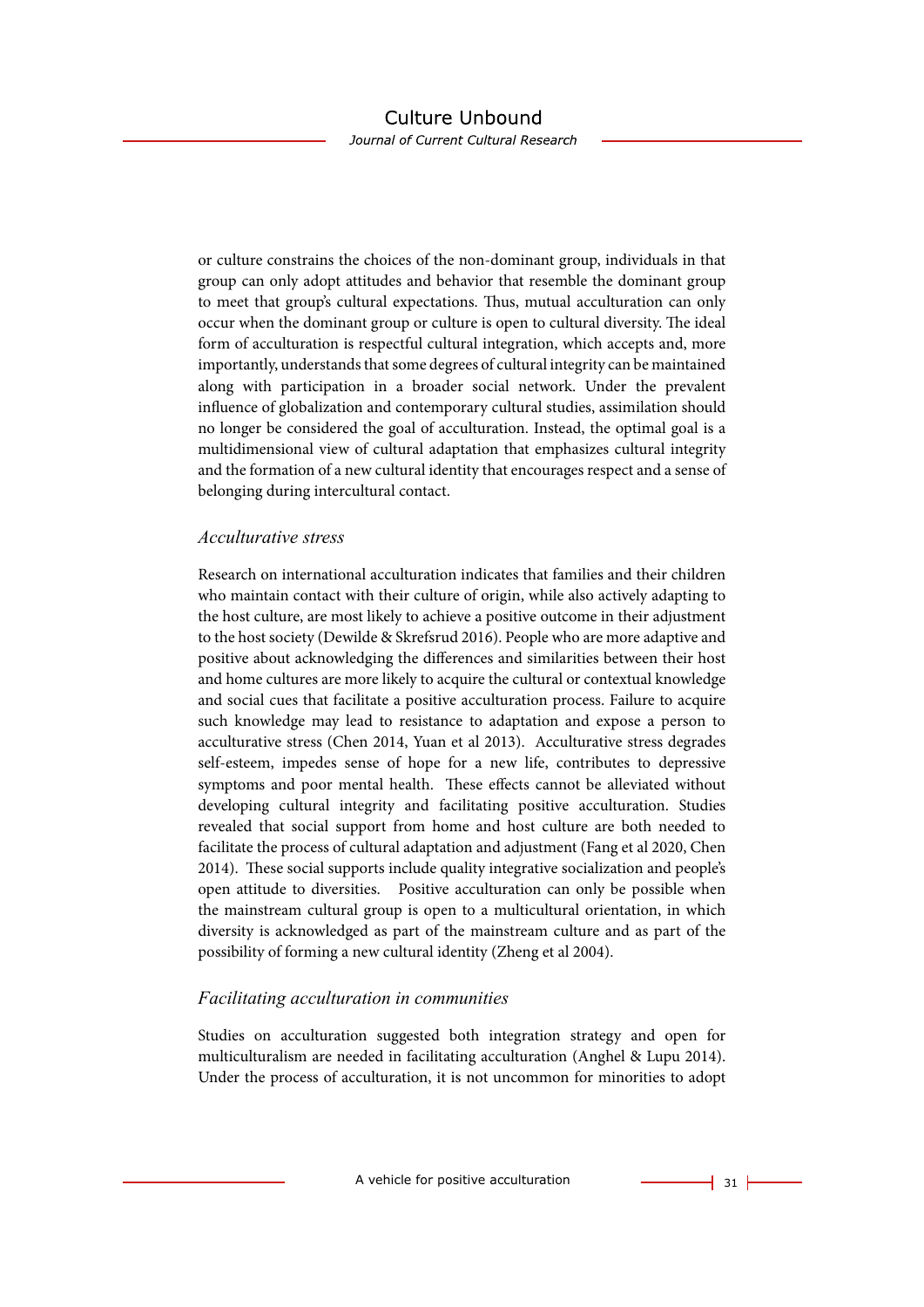Journal of Current Cultural Research

the cultural typographies such as appearances without understanding the deeper meanings behind these typographies (Engen 2003). For example, an immigrant can understand the literal meaning of a story without understanding the true cultural meaning embedded in the story. Integration strategy refers to behaviours and attitudes to get involved in both mainstream and minority groups (Streit et al 2021). Immigrants with integrative socialization skills actively participate in both cultures which results in more intergroup contact. However, more contact does not guarantee quality contact. Being involved in a society that is open for multiculturalism, people are more likely to engage in quality intergroup contact in which people tend to understand instead of tolerate differences, interpret diversity as the norm and an asset rather than as a burden to society (Brown & Hewstone 2005). With deeper understanding of differences in quality intergroup contact, people of minority group feel less excluded and discriminated against whereas people of mainstream culture reveal more between group similarities than differences (Angelini, Casi & Corazzini 2015). The lower perceived discrimination and higher perceived similarity in both groups are the fundamental conditions that facilitate the immigrants to actively engage in quality integrative socialization with the mainstreamers which lead to successful acculturation.

#### *Acculturation and social harmony*

The benefits of positive acculturation and the effects of intergeneration transmission of cultural values have been strongly supported by various international acculturation studies. School is one of the communities in which families with young children from diverse backgrounds gather and interact on a regular basis. It is not uncommon for children from non-dominant families to separate themselves from children in the dominant culture and to form their own groups (Dewilde & Skrefsrud 2016). These children are participating in a less-than-ideal adaptation process that damages their self-esteem, devalues their cultural heritage, and isolates them, resulting in unsatisfactory social support. Therefore, it is crucial to facilitate positive acculturation in families with young children to promote the self-esteem and cultural integrity are needed to preserve the values of one's culture of origin and to facilitate integrative socialization to develop a sense of belonging to the dominant culture in the younger generation (Yu et al 2016).

Integrative socialization is a social and adaptation process in which the individual is capable of shifting along a continuum or interplay of home and host cultural values without devaluing his or her own cultural heritage (Streit et al 2021). Given socialization is informed by cultural values, integrative socialization allows the individual to be guided by values, attitudes and behaviors that facilitate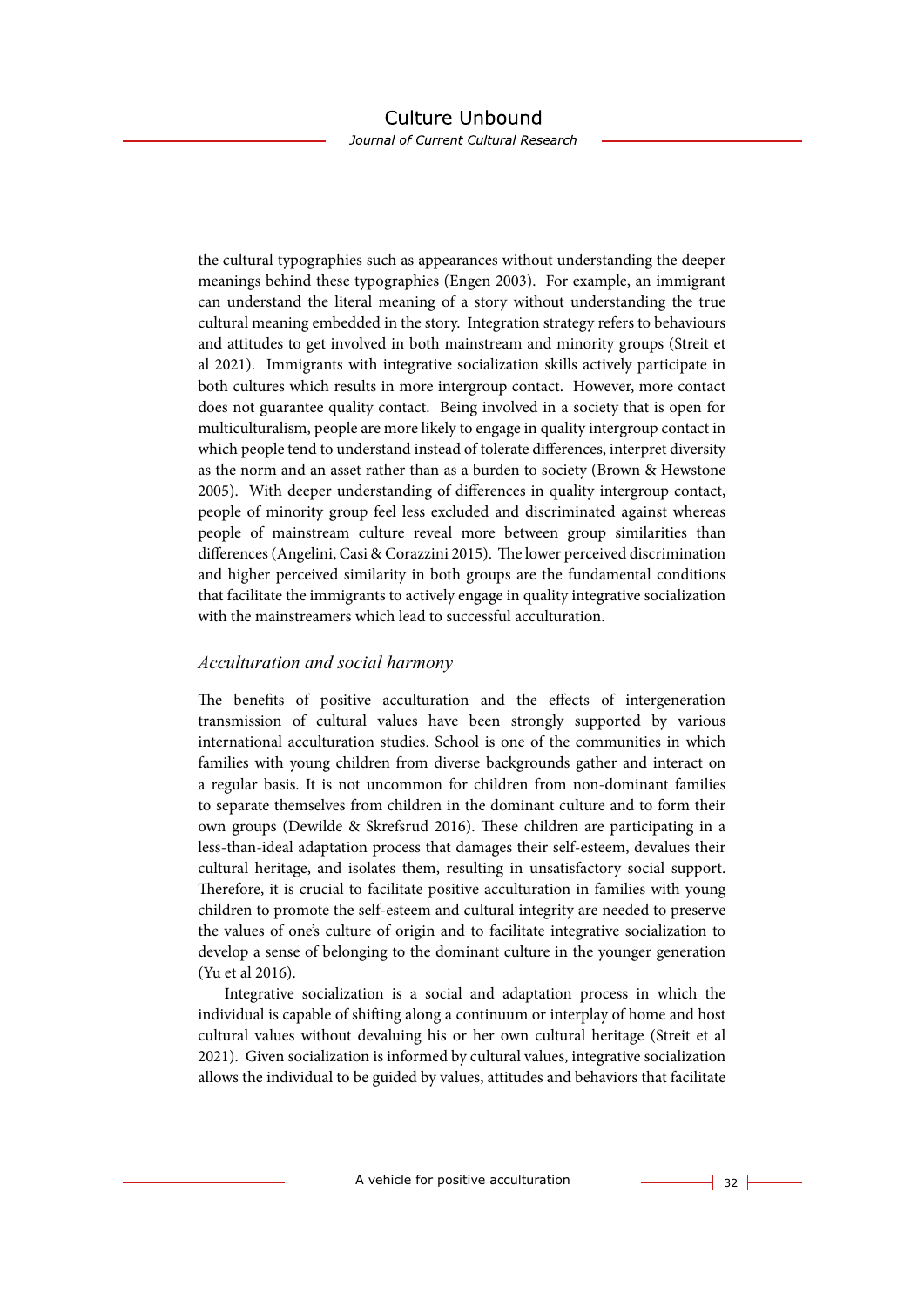awareness of the co-existent of different cultural values during the socialization process (Angehel & Lupu 2014). People with integrative socialization skills can therefore engage themselves in intergroup socialization functionally and social adaptively with a high degree of cultural sensitivity in the involved context. In the process of integrative socialization, the two groups must be provided with opportunities to engage in "quality" intergroup contact (i.e., productive interaction) that facilitates understanding and the acknowledgment of similarities and differences. Social identity theory and hypotheses of intergroup contact highlight mechanisms that promote mutual understanding among individuals and respect for cultural diversity.

#### *Social identity theory and the intergroup contact hypothesis*

Social identity theory (SIT) suggests that "in-group" and "out-group" member identification is established through a process of comparison among group members (Tajfel 2010). In other words, identity is formed by actions of social comparison within groups (Jarvis 2012). Perceived similarities facilitate in-group member formation, whereas perceived differences facilitate out-group member formation. Being in-group or out-group is a looping process of member grouping and regrouping that is based on perceived similarities and differences.

SIT regards acculturation as a process through which individuals experience an "identity shock." This shock facilitates an individual to use his or her existing knowledge and resources actively to understand the impact of both difference and similarity. The theory provides a theoretical grounding for the consciously reflective process through which people not only explore perceived similarities and differences on a deeper level but also expand existing knowledge to explore the shared ground and accommodate differences for the sake of cultural integration.

On the other hand, the intergroup contact hypothesis provides some practical suggestions for how one might pass through the process of cultural integration and preserve one's values while accommodating those of the dominant culture. Contexts that facilitate quality contact between different cultural groups assist participants in developing respect and an understanding of multidimensional viewpoints (Pettigrew 1998). Grounded in principles of pluralism (i.e., no identity is static, and values and beliefs are fluid across time and contexts), the intergroup contact hypothesis assumes that people can be more open to diversity and capable of acknowledging, respecting, and valuing differences to the same extent as similarities. The hypothesis highlights that understanding is more important than tolerance. Mere toleration does not lead to an understanding of differences; a real understanding includes a variety of dimensions concerning individuals and their culture (Turner et al 2008). Stereotype formation of other cultural groups is,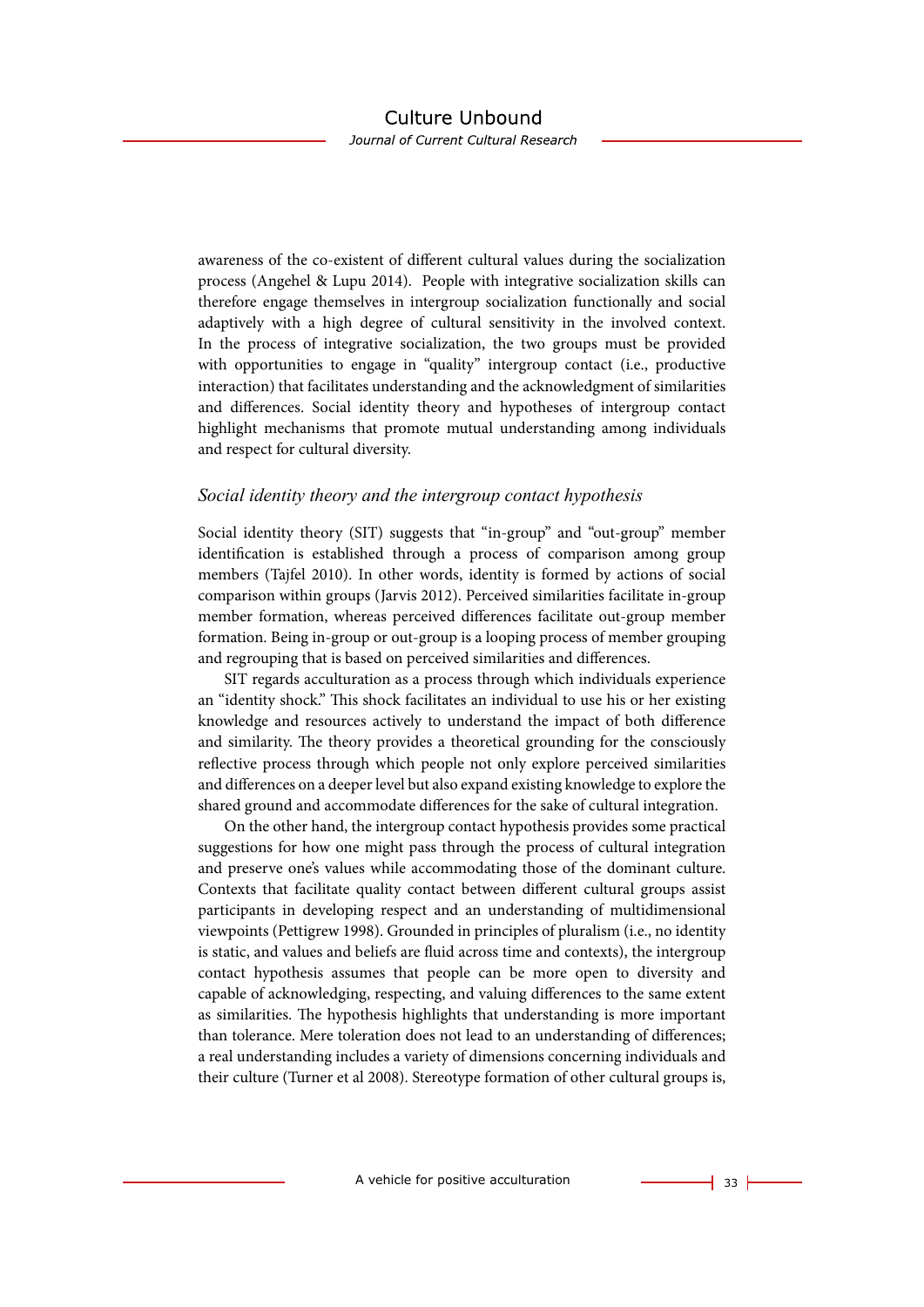therefore, a significant obstacle to engagement in quality intergroup contact for both dominant and non-dominant groups.

In this study, a parent support group with a mix of local and new arrivals from mainland China was observed to examine the dynamics of acculturation, social identity, and intergroup contact among local and migrant parents and to explore mechanisms for promoting positive acculturation amid diversity.

### **Methods**

Tin Shui Wai is a well-known suburban area of Hong Kong that has garnered negative media attention (HK01 2019) for its large population of migrants and people who have suffered financial difficulties, and for the family tragedies that sometimes occur there. One nonprofit organization, an NGO, in Tin Shui Wai organizes regular events for the neighborhood, which consists of both new arrivals and Hong Kong locals. The supervisor of this NGO, a social worker, scheduled two parenting discussion events in October and December in 2017 attended by parents from a variety of backgrounds.

Tin Shui Wai is a newly developing suburban district with more public housing and new arrivals from mainland China than any other district in Hong Kong. The NGO serves the residents and schools in the area, providing family and social support services. The staff at the NGO reports that new districts like Tin Shui Wai generally consist of younger families with young children. The parents may be either local Hong Kongers or come from mainland China. Since Tin Shui Wai is located far from a city center, it offers fewer employment opportunities and requires a greater commuting investment, both in terms of time and transportation costs. Many women in Tin Shui Wai are therefore housewives. By delivering parenting workshops to residents in nearby housing, the NGO hoped to both develop a relationship with the residents and benefit them as well.

The social worker in this study resides in Tin Shui Wai, works at the NGO, and is a mother of young children. She has been serving in Tin Shui Wai for over seven years, during which she has witnessed a shift in the population demographics and the resulting conflicts. She regularly runs a support sharing group to provide social support to people with shared concerns in the neighborhood, and to offer a platform that permits deeper mutual understanding for participants with difference cultural values and beliefs (Child 2004). Her role in this study was to recruit participants for the parent sharing sessions. She also served as the group facilitator with the aim of establishing contact with the parents and encouraging them to form a community-based self-help group whose members could support one another.

Seven parents were included in each of the discussion sessions: Four new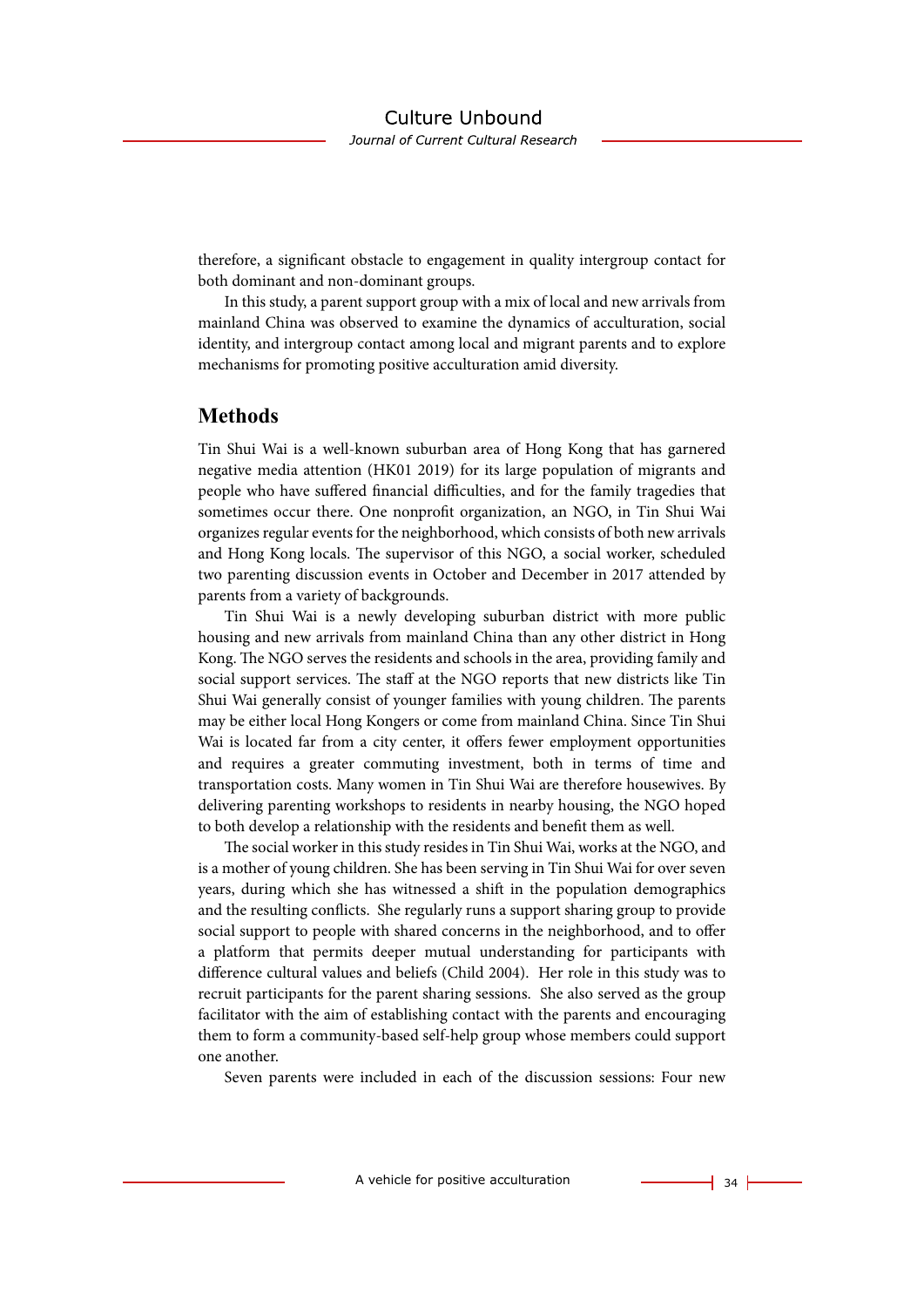arrivals (who had immigrated to Hong Kong over seven years prior and whose children were born in Hong Kong) and three Hong Kong locals. They were all mothers, aged 31–39, with children attending kindergarten through high school. These parents were residents of the same government-subsidized public housing and had participated in other activities organized by the social worker. The participants were considered of lower socioeconomic status in their local context; they either relied on social welfare or had a household income below the median household income in Hong Kong.

Data were collected from two sharing sessions, scheduled one month apart due to the operational needs of the NGO. Conversation in the discussion groups was in Cantonese. The collected data were analyzed after being transcribed. The transcribed data and analyses were then presented to the participants for their verification and elaboration. All participants were informed about the aims of the study, and their consent to participate was obtained either verbally or in written and verbal form. Each session lasted between 1 and 1.5 hours.

Narrative inquiry was selected as the appropriate research methodology because it emphasizes meaning contextualization, data transparency and completeness, the subjectivity of truth, and fluidity (Webster & Mertova 2007). Narrative offers personal account of experiences within contexts wherein the embedded socio-cultural values of the context which the narrator involves can be revealed (Carless & Douglas 2017). The examination of complicated, ongoing sociocultural dynamics and the exploration of those cultural factors that might promote intergroup understanding required an intricate understanding of the discussion of participants' beliefs. In this study, the inquiry of narratives provides not only a holistic perspective of a particular life event at the particular moment, but also the development of intergroup contact and group dynamics over time through dialogical interaction among group members and the group facilitator (Clandinin 2013).

 Given the aim of this study is to explore the mechanisms that facilitates intergroup contact and acculturation, narrative inquiry is the ideal methodology in unfolding the socio-cultural values and meanings in dialogical interaction in the account of the socio-cultural context of the study. Focus group was chosen as the method for data collection as the study involved a small group of participants in sharing their life experiences and stories. Data analysis is conducted based on the field texts, including stories, field notes, conversations, and life experience (Clandinin 2013, Carless & Douglas 2017). Data objectivity can be achieved through a high degree of data transparency regarding how data are collected and interpreted.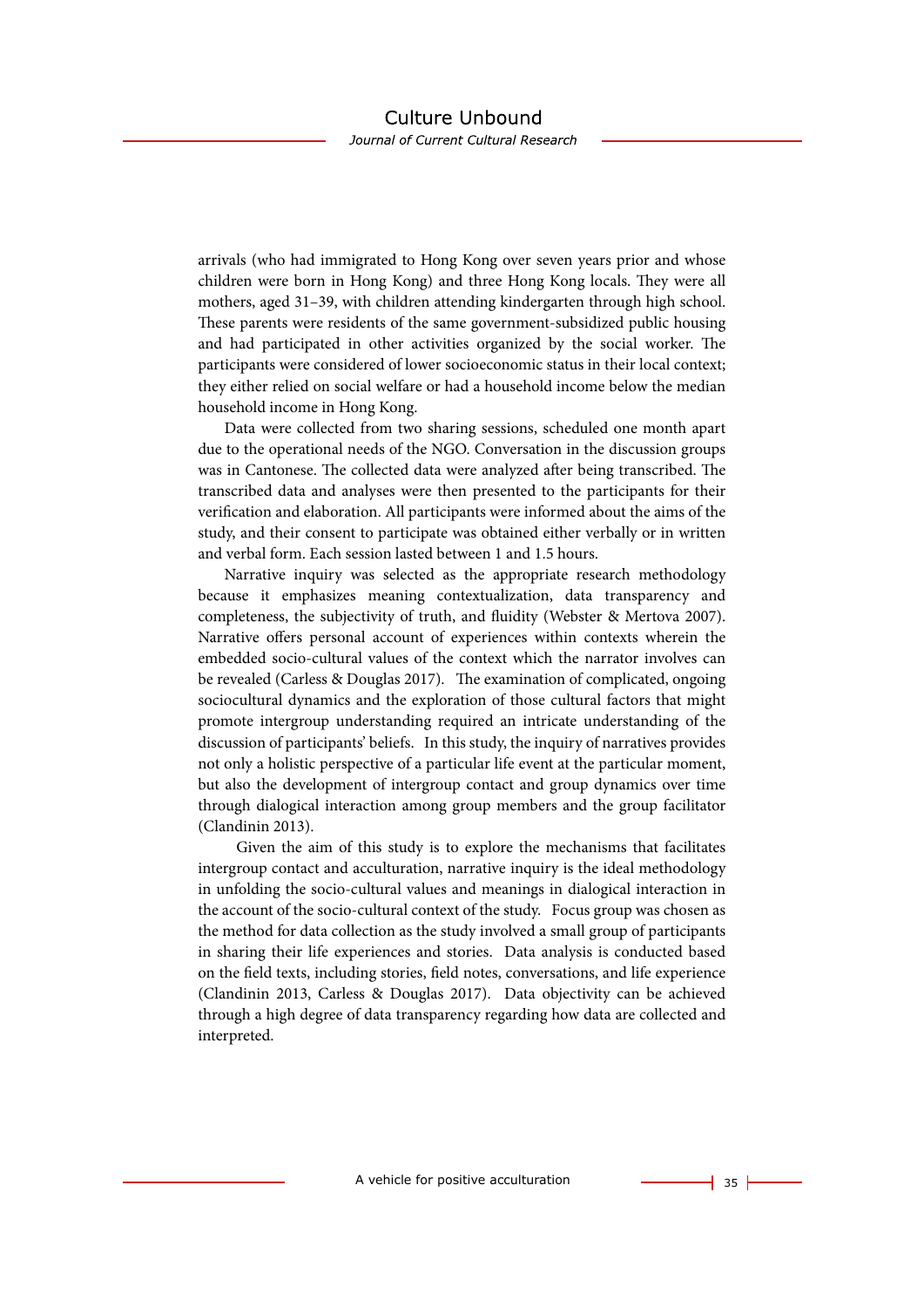### **Narrative Analysis**

#### *First meeting: Getting acquaintance*

The theme of the parenting sharing series was "Folk Knowledge – Diversity in Culture and Parenting." The theme was selected by the social worker who had learned that parents desperately sought out the "standard" and "best" parenting strategies from professionals. By focusing on cultural parenting practices, the social worker provided a platform for parents from different backgrounds to share their parenting practices in order to promote intergroup understanding and to learn from one another. The first of the two sharing sessions focused on sharing different views on cultural diversity and parenting practices.

Five minutes before the session was scheduled to start, the participants entered the room one by one and were greeted by the social worker (SW) who served as the host and facilitator. The SW arranged the chairs in a circle, and participants sat next to each other without interacting whilst waiting for the session to begin. The discussion began at 10:00 am. After the SW explained my presence and the study to the participants, the parents were invited to introduce themselves to the group. The SW began the discussion by asking whether the participants agreed that parenting was a cultural practice. They all nodded in agreement. The SW then inquired into their perception of "new arrivals," "Hong Kong locals," and the parenting styles of the two groups. Despite expectations that the new arrivals would show signs of discomfort, as the label "new arrivals" has a negative connotation, the participants were very open and honest in discussing their views. Mother A (new arrival) started by observing, with apparent frustration, "People always say that new arrivals are lazy, don't work, and rely on welfare. Many of us are very hard-working and employed. I do admit there are some lazy ones, but many are not."

Mother B (new arrival) claimed, "Yes, if jobs were available, nobody would rely on welfare. People always think we are lazy because the media only reports the bad parts."

Mother C (Hong Kong local) agreed: "Just like Tin Shui Wai. The media's negative reporting makes the public believe that Tin Shui Wai is a very poor district*.*"

Mother F (new arrival) noted, "There are few jobs in Tin Shui Wai. Many more jobs are available in Kowloon, but cross-district transportation is so expensive. Commute time is also an issue. Nobody else will take good care of our children."

Each parent began to whisper to the person sitting next to her, and some of them expressed agreement regarding their difficulties. The SW asked, "Does anyone here have to work?" However, no participants raised their hands or responded. They all looked at one another to see whether anyone was employed. The SW continued, "So you all take care of your own children?"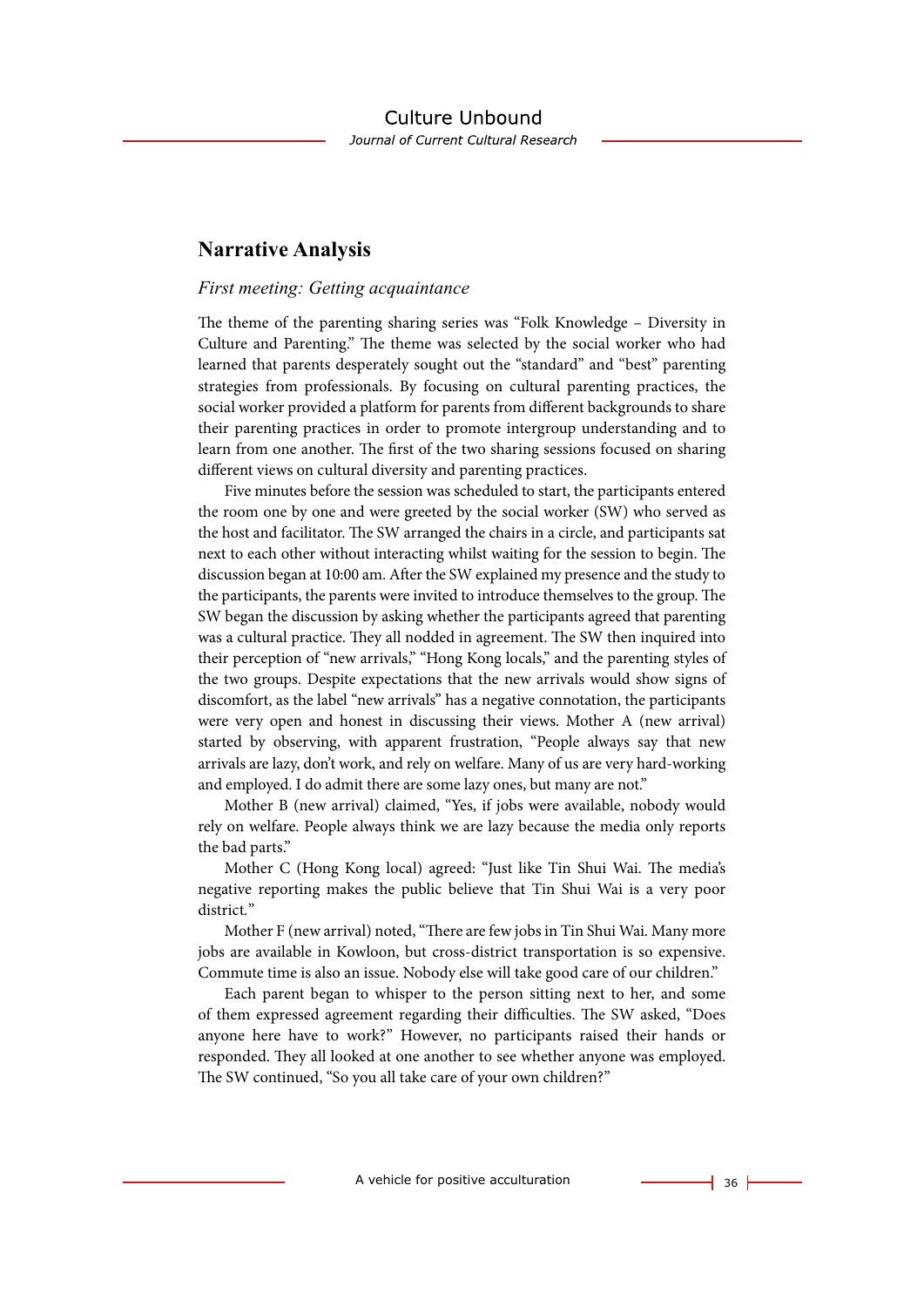Journal of Current Cultural Research

The participants looked at each other and nodded, before the SW asked, "What difficulties do you face raising children in Hong Kong?"

Mother B: "Children in Hong Kong must be closely monitored*.*"

SW: "Not those in China?"

Mother B: "They need to be monitored to a lesser extent in China. We had very good relationships with our neighbors there. When we were young, we would never go hungry, as we were greeted by all of our neighbors. But in Hong Kong, the neighbors do not even know one another."

Although the new arrival participants nodded their agreement to this statement, they did not immediately respond. Mother K (Hong Kong local) noted:

"The traffic in Hong Kong is chaotic; parents must hold their children's hands when on the road. But I see that some new arrivals let their very young children go out by themselves. These children play on playgrounds without any adult supervision*.*"

Mother B, who had previously complained about the new arrivals being misunderstood, replied, "There are two types of parents: Those who closely monitor their children and those who let them run around without supervision*.*"

SW: "Why would that be*?*"

Mother B: "Some parents have no problem letting their children go out on their own. We were brought up in China without supervision. Even now, the children in our hometown grow up under the sun. However, the children in Hong Kong grow up indoors with toys. We are different."

As no participant responded further to Mother B's claims, the SW asked if the new arrivals and their children had ever experienced any discrimination. The participants appeared hesitant to answer.

Mother B: "The locals simply cannot accept the fact that we are smarter than them*.*"

SW: "Can you explain what you mean by 'smarter than them'?"

Mother B: "Yes. Previously, I worked in sales in Kowloon. Whenever I performed better than my local Hong Kong coworkers, they would do something to harm me. For example, speak to the boss behind my back."

SW: "Why? And what did they say about you?"

Mother B: "They simply couldn't accept the fact that we could be better than them. They would spread rumors that mainlanders must have done something underhanded in order to achieve a better sales performance."

SW: "How did people know that you were not a Hong Kong local?" Mother F: "Accent."

The other mothers nodded their recognition of this statement.

Mother E (Hong Kong local for more than 20 years) observed: "Appearance…" and "Clothes …."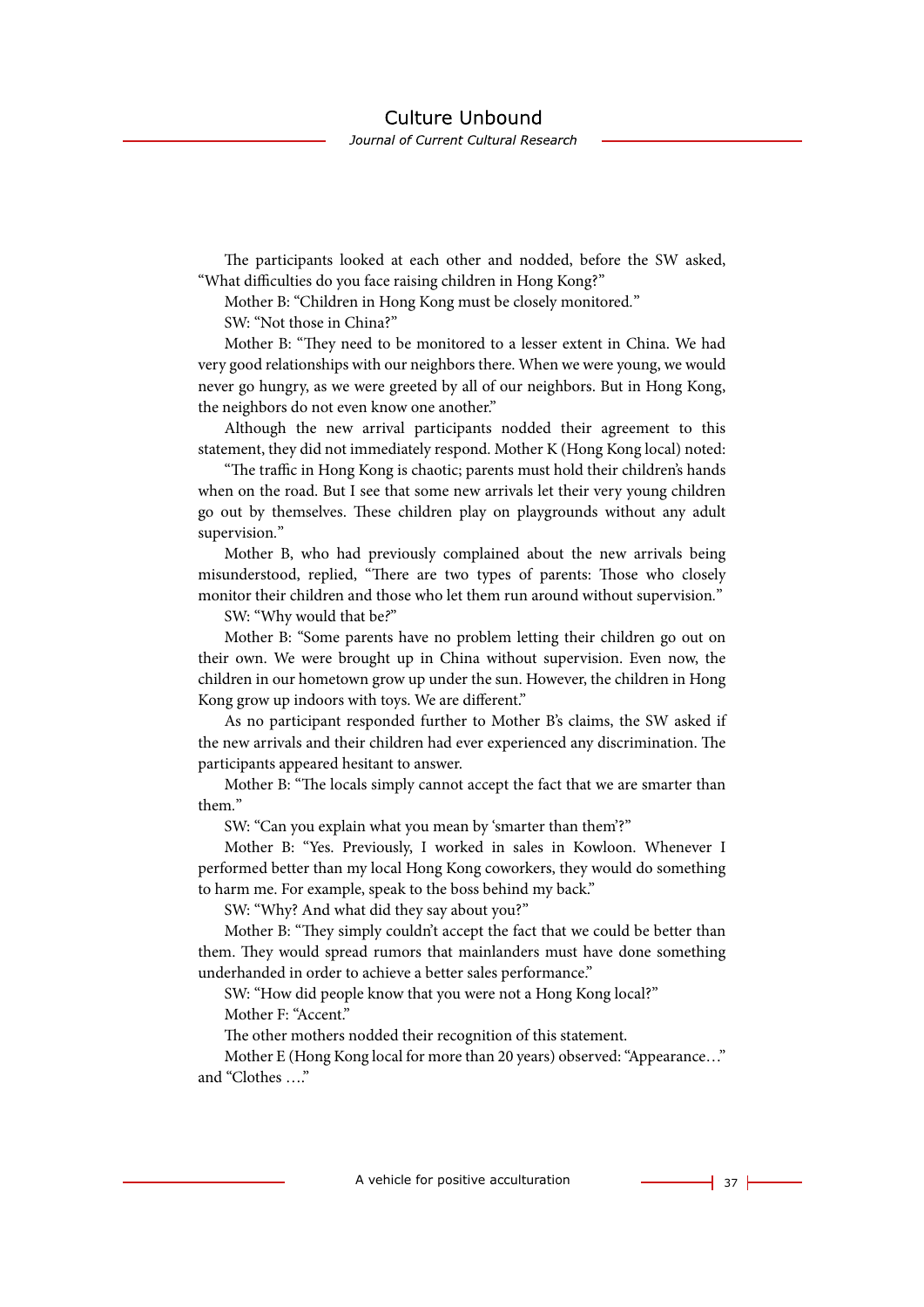SW: "What do they wear?"

Mother E: "Mainlanders are not very fashionable."

Mother F, laughing: "Mainlanders should be more fashionable. Then they'd look much more attractive than Hong Kong locals!"

Immediately, the other mothers began to laugh while strongly agreeing, and some said, "That's so true." It is likely that all participants were aware that young female mainlanders in Hong Kong are often perceived as intruders who break up the marriages of Hong Kong couples, and, thus, the comment on the fashion sense of newly arrived women may have been a sarcastic joke. I did not know if I was being overly sensitive or if the other mothers thought similarly. Nevertheless, the discussion on discrimination ended in laughter.

### *Analysis and findings of the first meeting - Emergence of in-group identity*

At the first meeting, the new arrival participants were not only conscious of their identity as immigrants but also defended themselves vigorously and explicitly throughout the conversation. In the beginning, they could not wait to describe the unfair treatment they had experienced. They expressed anger at being misunderstood and labeled as lazy and reliant on social welfare. When Mother B spoke on behalf of the new arrivals, the other parents joined the protest. New arrival parents took the opportunity to explain the reasons behind the misrepresentations expressed by both Hong Kong locals and the media. When Mother C, a local, blamed the media for misrepresenting Tin Shui Wai as a very poor district, a common concern of both groups emerged: the media's negative reports misrepresenting their public image. New arrivals were concerned with the distorted representations of their behavior and motivations, whereas Hong Kong residents focused on the economic status of Tin Shui Wai residents. Even with such different foci, they were able to break the silence between them and take the first step to engage in discussion about common concerns. Interestingly, this discussion was characterized by individual presentations of their own views or concerns. Neither in-depth values and beliefs held by these people had been touched nor did the perceived differences have a chance to be well understood by the group members. The established shared identity as TSW residents appeared to be merely a label but not sufficient to engage members in deeper mutual understanding of perceived differences, uncovering shared identities, and therefore alleviate negative perceptions towards one another.

Throughout the discussion, the new arrival participants represented themselves as "good" and "responsible," and thus comparable to the Hong Kong locals, in opposition to other new arrivals who might be "lazy" or "irresponsible."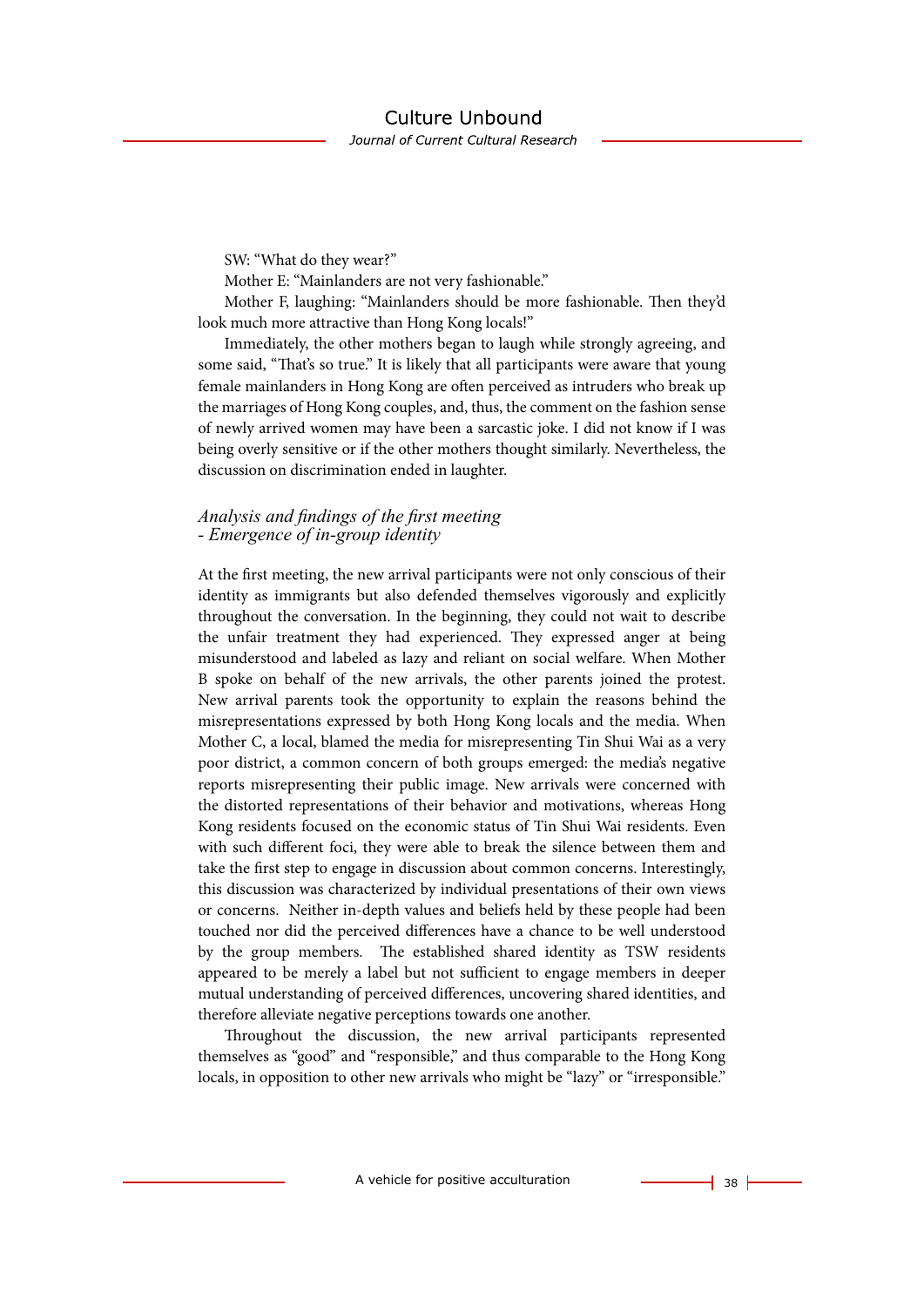Journal of Current Cultural Research

They explicitly distinguished "misrepresented new arrivals" from "irresponsible new arrivals." Their core message seemed to be that many new arrivals were as productive and moral as the locals, and Hong Kong locals and the media misrepresented them as intruders exploiting the welfare system. They defended themselves and sought respect for their identity as new arrivals while at the same time supporting the identity of Hong Kong residents by emphasizing their good qualities and representing themselves as similar to the locals. Deeper meaning sharing among the group members marked the milestone in forming in-group identity for members from both lands. The in-group identity was formed based on shared social values rather than merely a label, TSW resident. Such a breakthrough can be attributed to the social worker's respectful inquiry to uncover shared values of people of both lands such as working for living instead of relying on welfare. Sharing values and beliefs behind behaviours provided a fair ground for understanding various controversial social issues. Although discussing controversial issues was considered as an act of risk taking, it provided the members with valuable opportunity to engage themselves in understanding perceived differences with meaning and respect.

There was no evidence that these new arrivals devalued their own culture or identity. Instead, they took every opportunity to communicate their values, beliefs, and difficulties to the dominant group. When they compared themselves to Hong Kong locals, they emphasized that they ought to be judged by the same standards as locals and that in this regard they were at least as "responsible and civilized" as locals, if not more so. The local parents listened actively, neither agreeing nor disagreeing with the views shared by new arrivals. Situating the discussion within the context of acculturation, the new arrivals' efforts at integration can be witnessed in their vigorous protest against misrepresentation and misunderstanding (home culture preservation) and in their holding themselves to the same standards as Hong Kong locals.

#### *Second meeting: In-depth sharing*

The second sharing session was held a month apart from the first meeting. The same group of participants were invited to join the sharing to address further on parenting issues. Five minutes before the session began, four mothers (new arrivals) were already seated and discussing their living conditions. They greeted me, smiling. A new participant was there, explaining that she had missed the last sharing session and wanted to join this one. She was a new arrival (Mother Cg) who sat down quietly next to the others. A few minutes later, the three local Hong Kong parents arrived.

The group atmosphere was markedly different from the previous session; the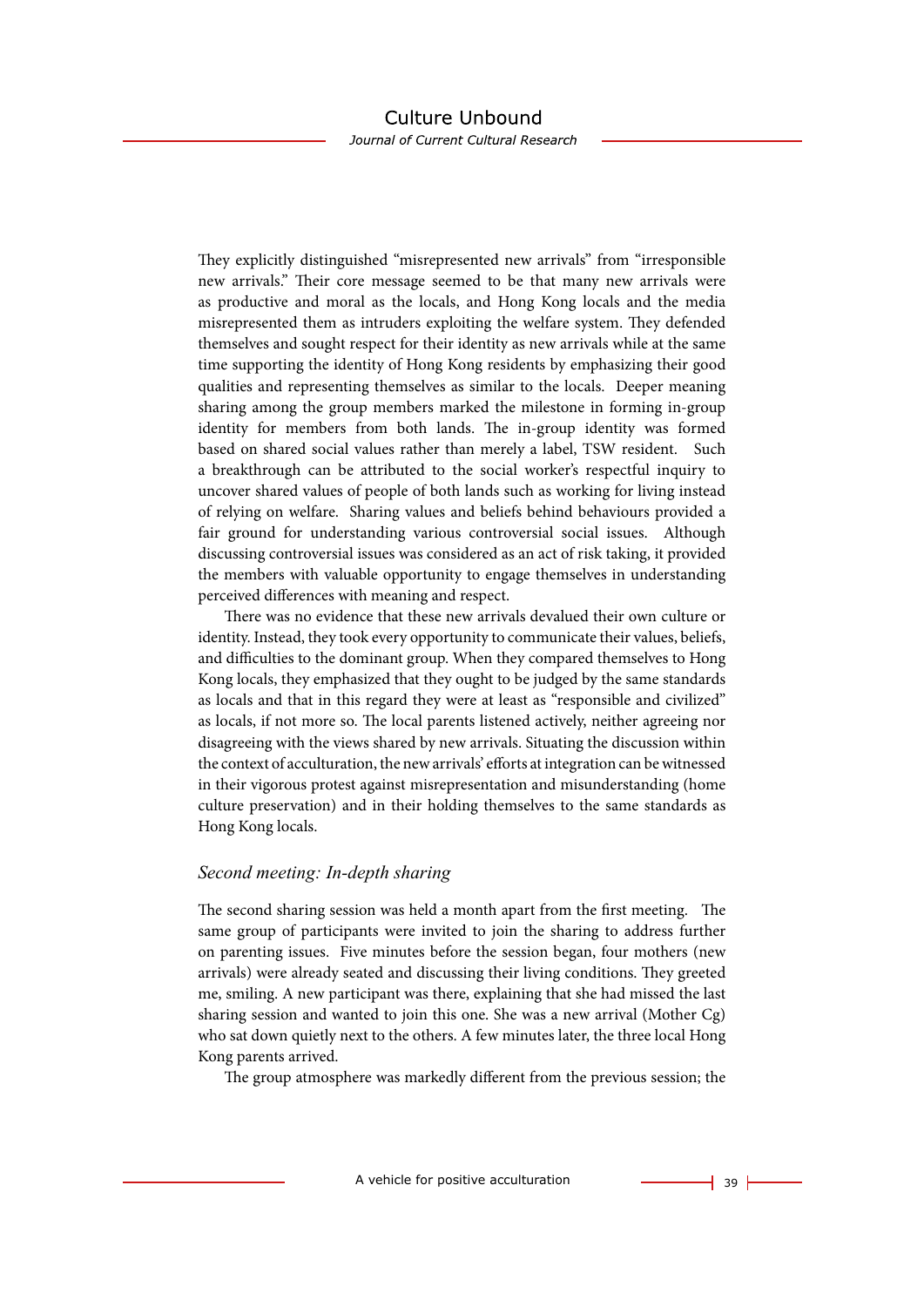Journal of Current Cultural Research

participants greeted each other, were more relaxed, and smiled more frequently. To establish a familiar shared ground for discussion, the SW chose a renowned Chinese poem on parenting, Yan Shi ("A Poem for the Swallows") (Appendix 1 – Content of the poem). She invited the participants to discuss the meaning of the poem, asking, "Can anyone tell us what it means?"

Mother B: "It tells the story of how swallow parents wholeheartedly care for their little swallows, but the little swallows leave their parents after they grow up."

SW: "What are your views?"

Mother B: "It's true, and we need to accept it. We are like that, too."

The other participants nodded. The SW further elaborated that the poem conveys Chinese values and beliefs concerning family and parenting; it represents the Chinese belief that a parent's role is to protect and support their children with no expectations of return.

SW: "Do you think parenting is difficult*?*"

Mother K stated firmly (Hong Kong local): "Yes, very difficult."

SW: "Why*?*"

Mother K: "Because the majority of the Tin Shui Wai residents are new arrivals."

Mother K did not restrain her views or attempt to be cautious, and the new arrivals did not at first defend themselves.

SW: "Do they?" (Meaning: Do the new arrivals usually let their children wander around without supervision?)

In response, Mother K took more than five minutes to list examples of her son's misbehavior, which she attributed to the bad influence of new arrival children.

Mother Cg: "Some [new arrivals] really do not care about their children. Children as young as three years old can go and play in the playground all by themselves while their parents play Mahjong<sup>1</sup> at home. [Pausing a few seconds] There are two types. Some really care, others don't. Some of the Hong Kong children are watched over too carefully, which makes new arrival kids seem unsupervised*.*"

Mother C sounded frustrated: "It is very dangerous out there with bad people and contagious diseases. This morning, for instance, my daughter picked up garbage from the street. It was extremely dirty. She insisted on putting it in the garbage can. That's not done. She may catch some disease and fall ill."

Mother B: "I would praise her for doing that."

Mother E: "But picking up garbage off the street is so dirty!"

Mother B: "I would still praise her for good behavior. She can wipe off or wash her hands later. When we were young, we were very poor in our village in rural China. Rice was very scarce. I remember, one night, I dropped a scoop of cooked rice on the ground, which was rather muddy. My mother ordered me to pick up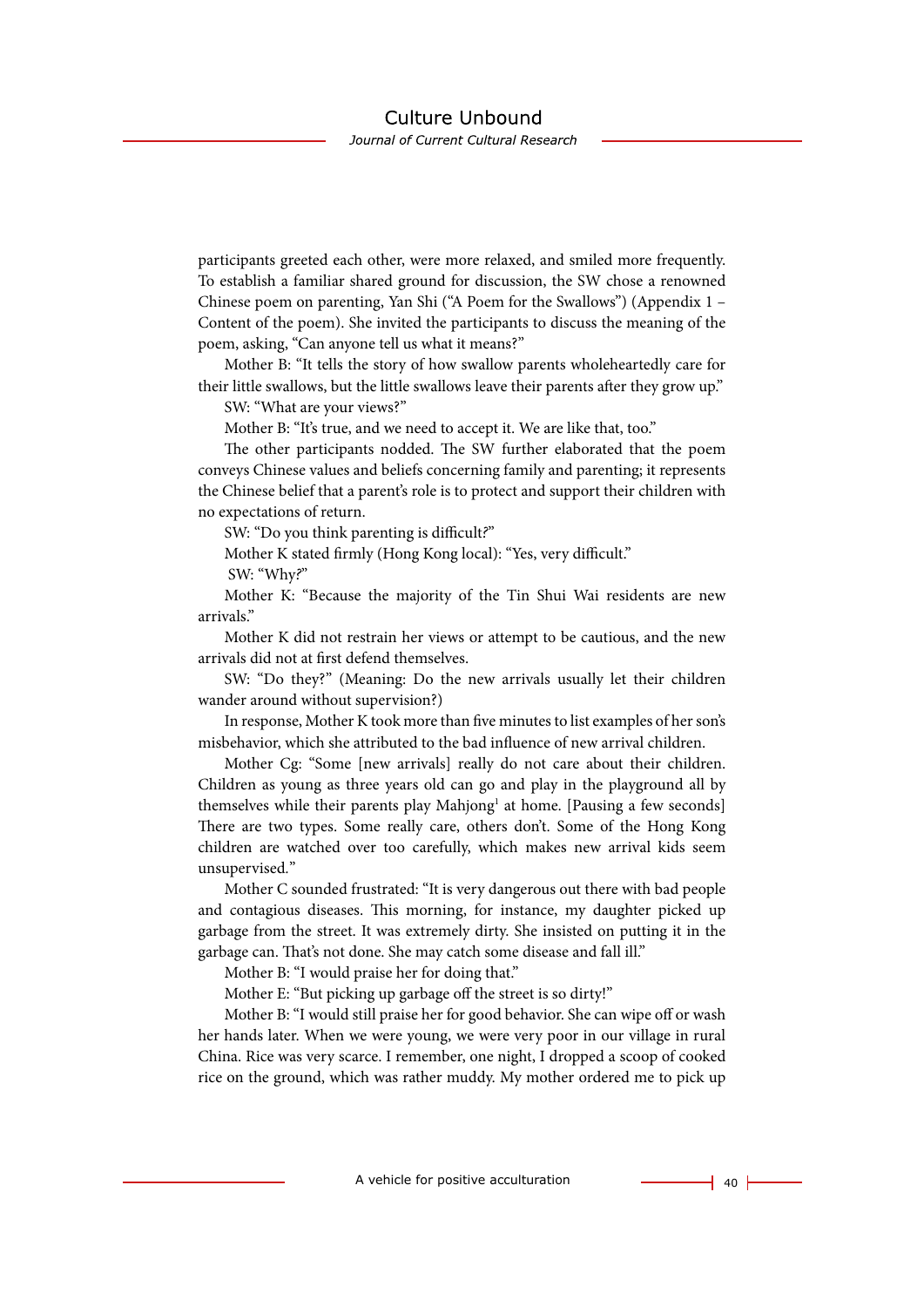the rice and eat it. There was a lot of mud and sand in that scoop of rice; it was really dirty and disgusting, but I still ate it. Therefore, for me, picking things up from the ground is not scary at all [smiling proudly]."

Mother Cg: "I would also let my children do that. They can wash their hands later. Or she can use a napkin to pick up the garbage."

Mother E: "I wouldn't."

Mother E did not appear to be angry at the other parents for disagreeing with her. The discussion session ended with mutual respect and without either side defending its views.

#### *Analysis and findings of the second meeting – Emergence and development of quality intergroup contact*

During the second session, the new arrivals appeared less explicitly defensive regarding their identity. Using the traditional poem, Yan Shi, as the opening of the sharing was another example about how the group facilitator made use of shared identities among members, namely Chinese and parents, to reveal their shared values amid perceived differences. Yan Shi is a well-known poem in Chinese culture about fidelity of Chinese value. It entails how swallow birds raise their baby birds and how the babies should take care of their parents. The poem on parenthood oriented the members focus on their shared familial values and cultural roots, namely Confucianism, for parenthood rather than merely on observable appearances and behavior, though participants were acutely conscious of the two cultural groups. The social worker skilfully and purposely created a common ground that was agreed and appreciated by the members from both groups. The heightened awareness of shared identity with deeper meaning greatly reduced the perceived intergroup differences and set a foundation for further exchange and discussion.

Although Mother K attributed her son's misbehavior to the influence of his classmates who had newly arrived from mainland China, the new arrival participants responded to her calmly and as "mothers," rather than interrupting or talking back in order to defend themselves against misrepresentation. The group members were aware of their fluid identity and actively adopted a shared identity, motherhood, which maximized in-group identity, intergroup similarities, and a sense of common concern (Jarvis 2012). The respectful exchange was later led and facilitated by the group members instead of the social worker. Although Mother K attributed her son's misbehaviour to the influence of his classmates who were newly arrived from Mainland China, the new arrivals in the group responded to Mother B calmly from a shared perspective as a parent in Hong Kong instead of interrupting or talking back in order to defend their "misrepresented" images, exploring ways to educate children.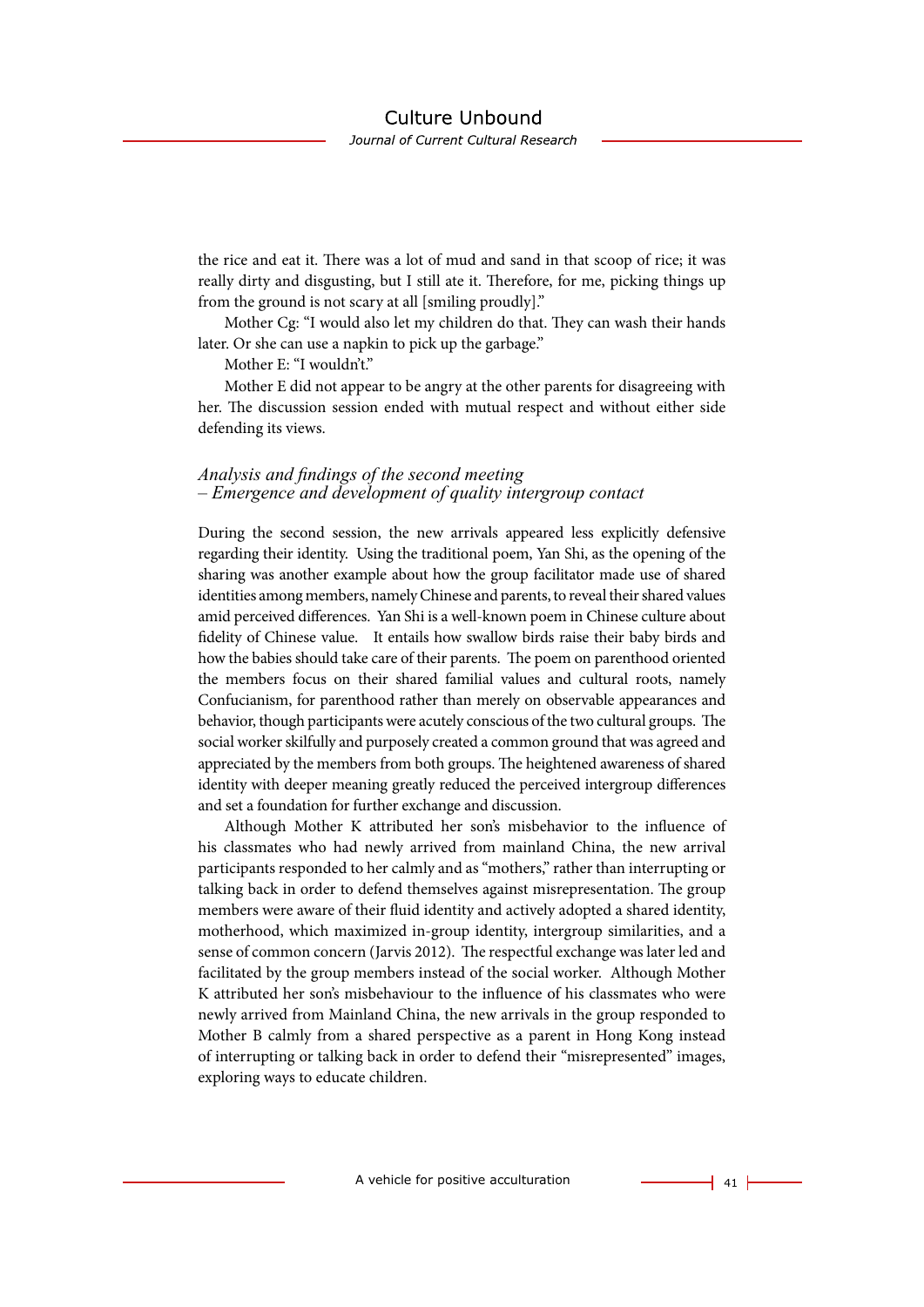Although the participants did not agree on all issues, they explicitly provided underlying reasons – drawn particularly from their life experiences and hardships – for their views, which is a definite milestone in facilitating mutual understanding between groups. The issue about the responsibilities of citizens to not litter and to keep the streets clean illustrated the groups' differing values, which can be attributed to differences in their historical and cultural backgrounds (Abbas 1997). Mother B's story of childhood hardship in mainland China helped to explain why she made light of many situations that Hong Kong locals perceive as life-threatening or "uncivilized." It was an excellent example about perceived differences in parenting values which can be attributed to their different historical and cultural backgrounds and explain why she, as member of new arrival, made light of many situations that Hong Kong locals perceive as life-threatening. This story engage participants in integrative socialization in which participants were mutually open to diversities without devaluing one's home values. The in-depth sharing clarified that the two groups of parents had completely different standards for safety and risk, and thus, the misrepresentation of new arrival parents as irresponsible became more comprehensible to the Hong Kong local parents (Lai 2011). Such quality intergroup exchange heightened participants' awareness about the richness of diversity that stems from people's backgrounds and the resultant values rather than any form of class or cultural superiority.

### *Emergence and development of in-group identity and quality intergroup interaction*

The analysis of the narratives and group dynamics throughout the two sharing sessions illustrated how group dynamics evolved from seeing each other as different groups of "Chinese", to revealing some shared identities, to seeing each other as insiders who have shared identities with shared social values. Intergroup integrative socialization with respectful mutual understanding emerged via the sharing of deeper values. Both groups understood that the differences in these values actually stem from people's backgrounds rather than class or cultural superiority (Jackson 2002). Such understanding is necessary to lay the foundation for the inclusion of "differences" within the dominant culture. The analysis revealed that the social worker played a critical role in exploring and building the awareness of shared identities with shared social values and facilitating mutual understanding of "perceived differences" by engaging participants in inquiry led exchange with empathic understanding and respect.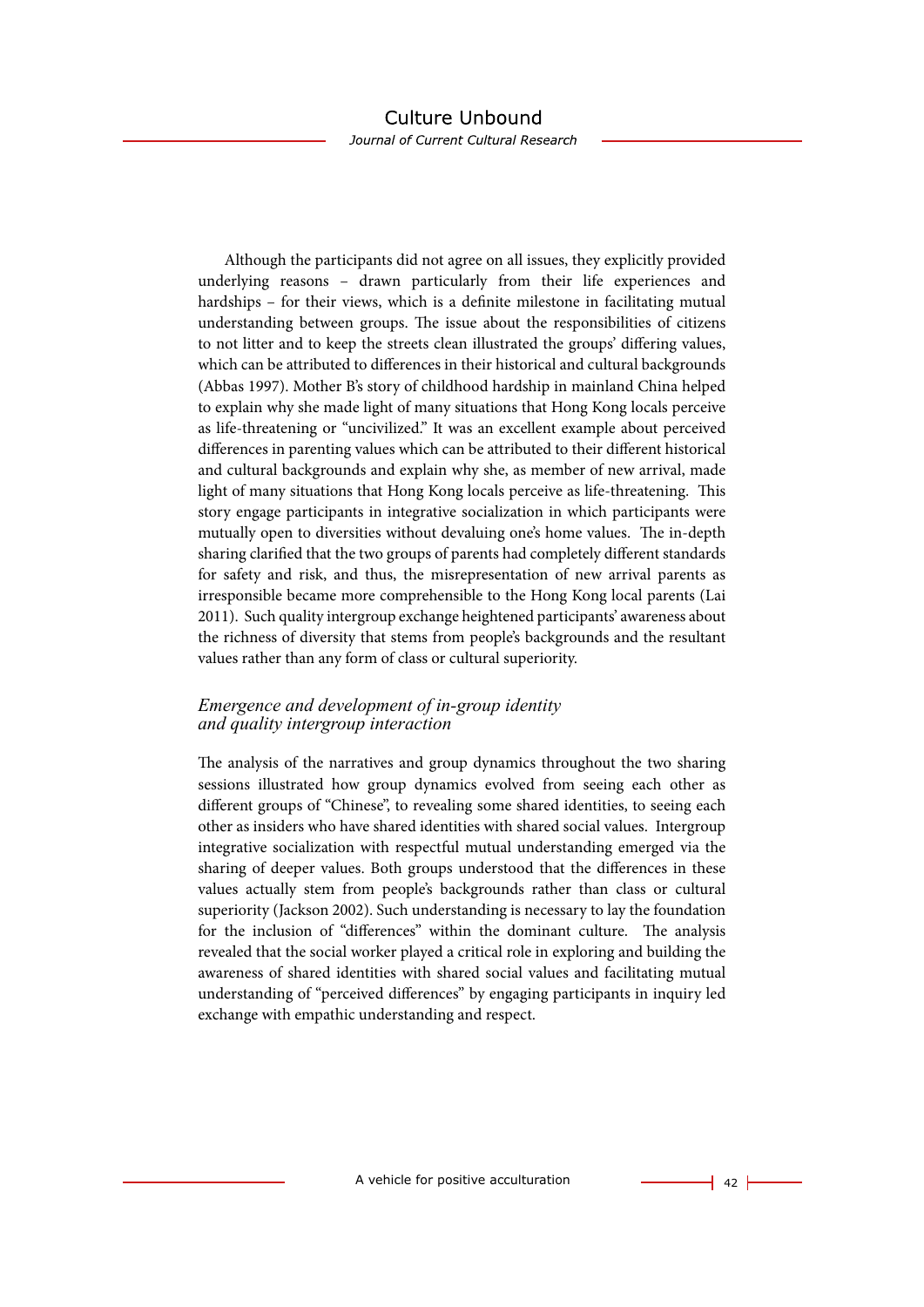### *Facilitating positive acculturation through intergroup interaction*

Shared social roles, values, and expectations guide one's social behavior and facilitate the emergence and development of in-group identity in individuals. Integrative socialization with quality intergroup interaction, therefore, provides a key platform for facilitating mutual understanding and embracing and appreciating diversity in our communities (Brown & Hewstone 2005). Precisely because identity awareness is subject to contextual demands, group workers play a significant role in heightening awareness of shared identities and similarities among group members, in turn facilitating the establishment of in-group membership. Being perceived as an "insider" can enhance the quality of intergroup contact, in which mutual and empathetic understanding is achieved through open discussion (Alasuutari 1995).

### **Implications and Recommendations**

Parents, who serve as acculturation models for the next generation, should be oriented to acculturation, in which the home culture is valued and preserved, and participation in the new culture is encouraged. Deeper mutual understanding of the subtle and unobservable values and beliefs of the different cultural groups is possible; it is the key to positive acculturation of new arrivals as well as to facilitate the dominant group's acknowledgment of diversity as part of the dominant culture and contemporary society. The two most important implications that emerge from the findings are the importance of integrative socialization with quality intergroup contact and the need for group facilitation training for parenting educators.

### *Quality intergroup contact*

The function of having quality intergroup contact is to help people from different backgrounds develop mutual understanding through the awareness of common ground, acknowledgment of multiple identities, identification of fluidities and context dependence, and development of respect and appreciation for diversity in their communities (Berry & Kalin 2000).

Quality contact encourages participants to exchange perspectives on the values and beliefs they hold and explain the origin of those values and beliefs. Through an open-minded interaction, people develop a greater sense of understanding of others whose values and backgrounds are different from their own. Exposing and recognizing shared social roles will likely lead to an awareness of common ground and of the standard expectations of these roles. In this study, the participants realized that perceived difference is a matter of experience rather than of nature or ethnic background. Quality contact provides a medium for exploring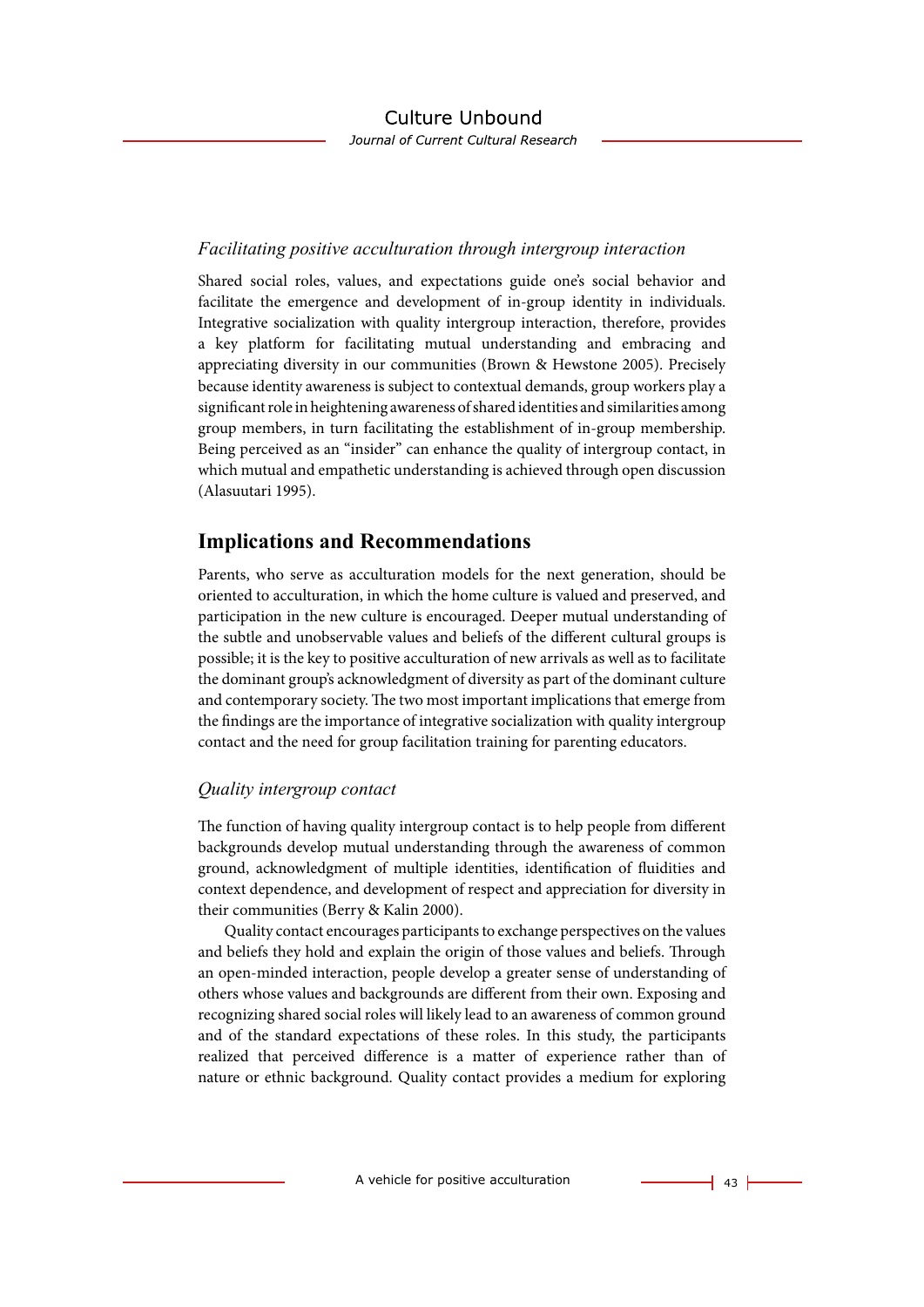Journal of Current Cultural Research

similarities as much as differences. Notions such as "not fit" or "abnormal," which are associated with difference, can be dismantled or turned on their heads when the sources of these differences are understood through both personal and ethnic histories. Exploration of similarities and differences will aid in the construction of more flexible in-group identities that will vary with time, context, and the demands of the moment.

#### *Group facilitator*

Quality intergroup contact does not occur in a vacuum. The social worker, also the group facilitator, in this study was equipped with the skills necessary for the creation of an environment open to diversity. The group facilitator established contact in advance and was keenly sensitive to people's needs and cultural backgrounds. Thus, all participants established an in-group identity and were open and sincere, achieving an empathetic understanding of their differences and recognizing the uniqueness of each individual (Slote & De Vos 1998). On a policy level, in both micro and macro contexts, cultural diversity must be promoted in order to achieve social harmony in a multicultural urban setting.

Stereotypes are transmitted intergenerationally. Promoting positive acculturation in families with children will create a ripple effect of positive adaption within both the dominant and non-dominant cultural groups. This study indicates that parent support sharing group in communities with well-trained facilitators may be accessible and optimal avenues for promoting more holistic understandings between families with diverse backgrounds, values, and beliefs. Such a context provides an ideal platform for heightening the awareness of identity fluidity and the need for mutual accommodation to the ever-changing social demands of increasing diversity within contemporary global and local contexts (Wang & Chang 2010).

#### *Concluding remarks*

This study pursues the creation of local and practical knowledge that may significantly resonate with other findings. The latter are useful and vital primarily to the people involved (mainland Chinese who have migrated to Hong Kong, Hong Kong locals, and those living and working directly with these communities) and, secondarily, to the broader community, which shares their concerns (that is, scholars or anyone interested in policy related to these issues) (Mangan & Banks 1999). In other words, the study may not be entirely generalizable.

Despite these limitations, the study offers reflections on practical approaches that may be relevant to countries experiencing internal migration. Family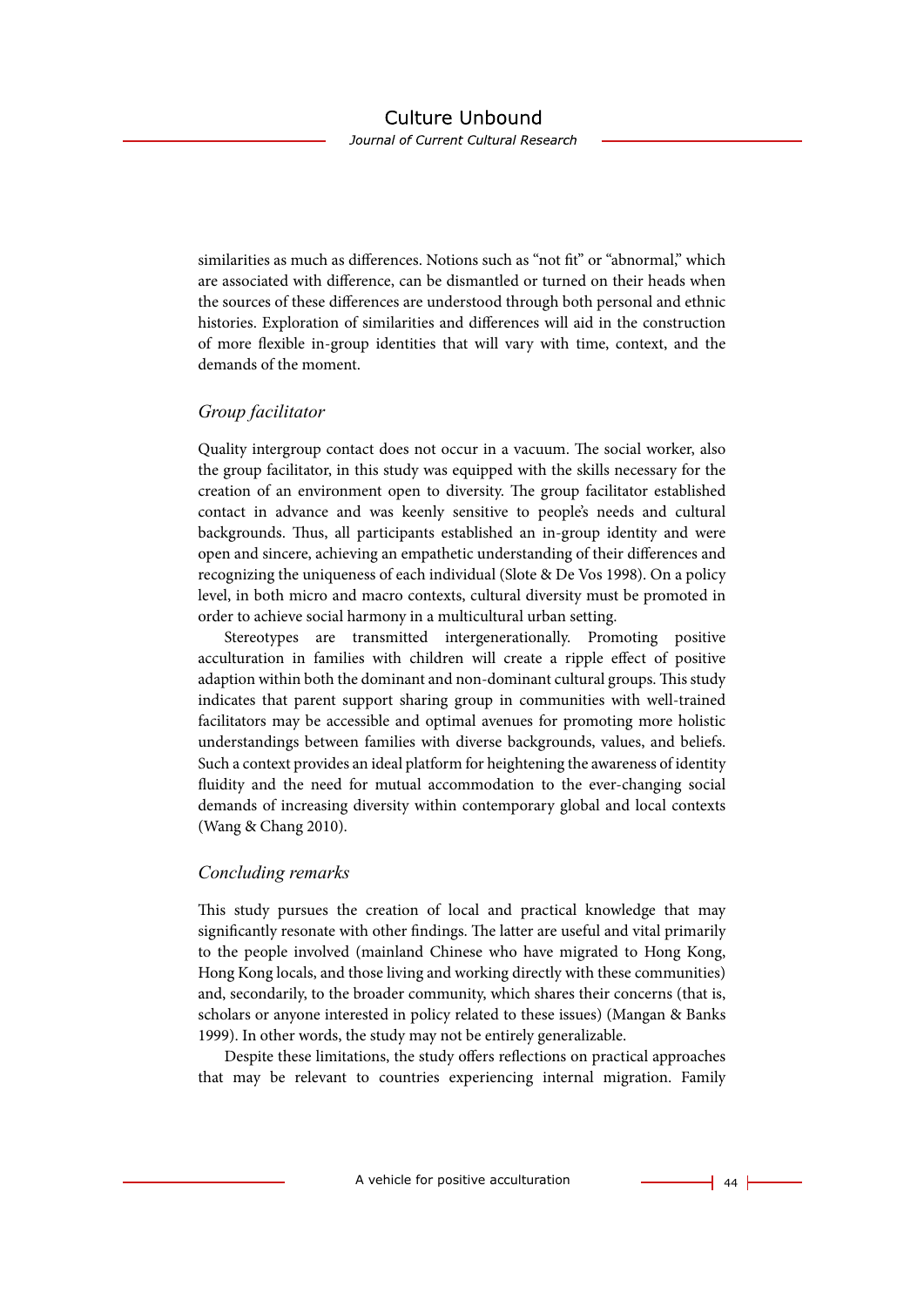educators or social workers should be sensitive to the various influences that clearly shape the experiences and quality of life of new arrivals, particularly regarding self-identity and adaptation. Much more can be done, proactively, to help new arrivals become happily acculturated into the mainstream culture as well as helping the mainstream culture to accommodate the new arrivals. Future research should use additional data sources, such as observation inside and outside sharing group, to achieve an in-depth understanding of the actual status of participants' acculturation progress. Nonetheless, the present study has shed some light on immigrants' own perceptions of their acculturation. Policymakers, family educators and social workers should consider promoting interventions and services that target cultivating an open-minded culture appreciative of diversity.

#### *Role of the funding source*

No funding involved in this study.

#### *Declaration of interest statement*

No potential conflict of interest was reported by the authors.

### **Author**

**Eunice Pui-yu Yim** is an Associate Professor in the School of Education and Languages at the Hong Kong Metorpolitan University. Her research focuses on parent education, whole person development, behavior analysis, special education and early childhood education. E-mail: [euniceyim@gmail.com](mailto:euniceyim@gmail.com)

 $^1$  Mahjong is a tile-based game that was developed in the 19th century in China). Playing Mahjong requires four players sitting around a square table with raised edges. The game is played with a set of 144 tiles based on Chinese characters and symbols. Each player begins by receiving 13 tiles. The winner should meet have the set combination of Chinese characters and symbols (Zhang et al 2020).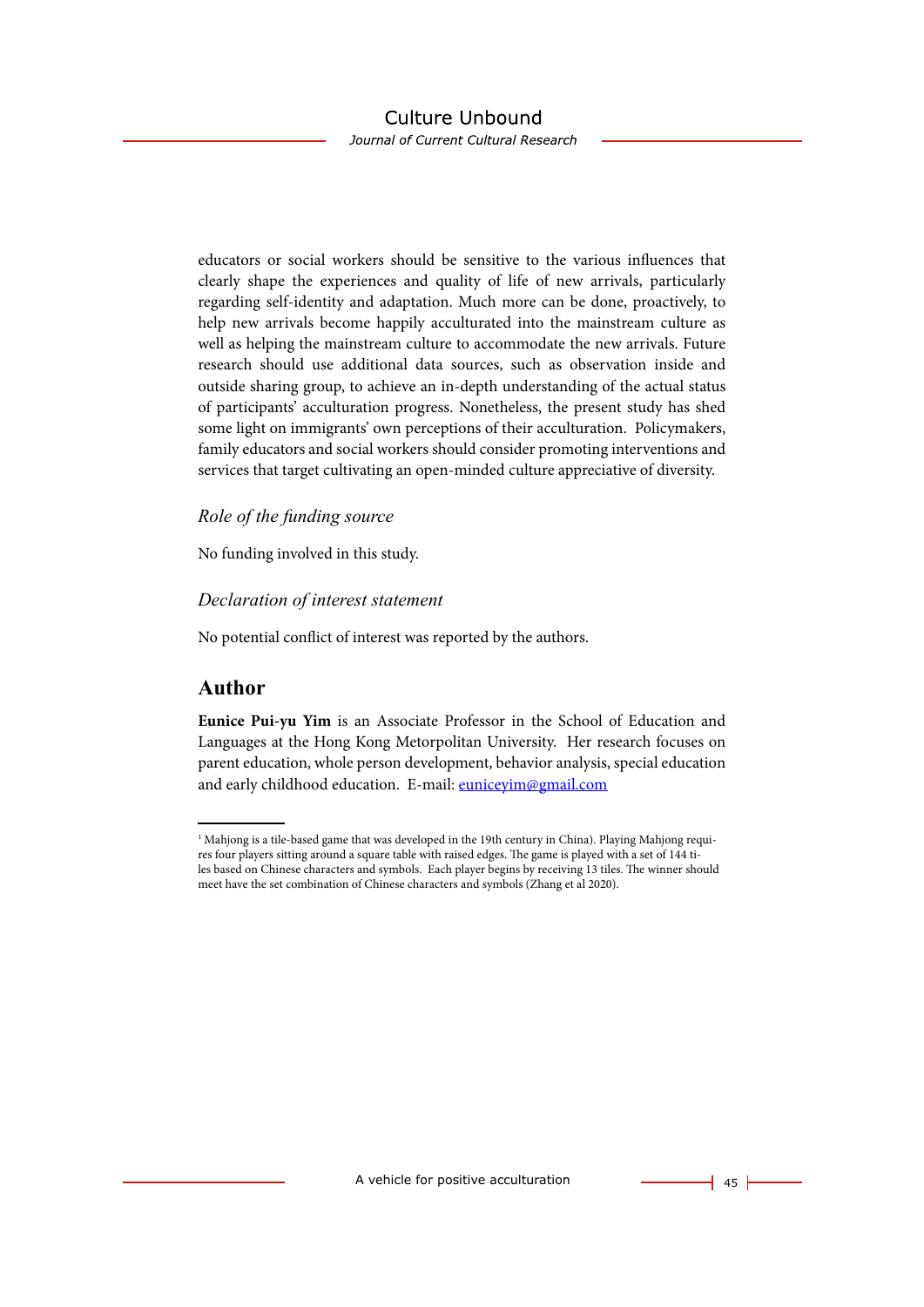### **References**

- Abbas, Ackbar (1997): *Hong Kong: Culture and the Politics of Disappearance,* Minneapolis, MN: University of Minnesota.
- Aksel, Seyda, Zubeyit Gun, Turkan Yilmaz Irmak & Banu Cengelci (2007): "Migration and Psychological Status of Adolescents in Turkey," *Adolescence,* 42: 167, 589–602.
- Alasuutari, Peritti (1995): *Researching Culture: Qualitative Method and Cultural Studies,* Thousand Oaks, CA: Sage.
- Ali, Abdulaziz (2008): *Acculturation and the Subjective Well-being of Somali Immigrants in the United States: An Explanatory Mixed Methods Investigation*, PhD thesis, Capella University, Minnesota: [http://search.proquest.com/](http://search.proquest.com/docview/304829698?accountid=14548) [docview/304829698?accountid=14548,](http://search.proquest.com/docview/304829698?accountid=14548) (accessed 23/06/20)
- Anghel, Alina & Ramona Adina Lupu (2014): "Intercultural Education at Preschool Children - Implications in the Adaptive/Integrative Socialization. Analysis of the Functional Mode*ls," Procedia - Social and Behavioral Sciences,* 149, 50-53.
- Angelini, Viola, Laura Casi & Luca Corazzini (2015): "Life Satisfaction of Immigrants: Does Cultural Assimilation Matter?" *Journal of Population Economics,* 28:3, 817–844.
- Bank, Kenneth & Marshall Mangan (1999): *The Company of Neighbours: Revitalizing Community Through Action–research,* Toronto, ON: University of Toronto.
- Barni, Daniela & Sonia Ranieri (2012): "Value Similarity Among Grandparents, Parents, and Adolescent Children: Unique or Stereotypical?" *Family Science,* 3:1, 46–54.
- Berry, John (1980): "Acculturation as Varieties of Adaptation," Amado Padilla (ed): *Acculturation: Theory, Models, and Some New Findings*, Boulder, CO: Westview, 9–25.
- Berry, John & Rudolf Kalin (2000): "Multicultural Policy and Social Psychology: The Canadian Experience," Stanley Renshon & John Duckit (eds), *Political Psychology in Cross-cultural Foundations,* New York: MacMillan, 263–284.
- Blau, Francine (2015): "Immigrants and Gender Roles: Assimilation vs. Culture," *Journal of Migration,* 4:1, 1–21.
- Brown, Rupert & Miles Hewstone (2005): "An Integrative Theory of Intergroup Contact," *Advances in Experimental Social Psychology,* 37, 255-343, [https://doi.](https://doi.org/10.1016/S0065-2601(05)37005-5) [org/10.1016/S0065-2601\(05\)37005-5,](https://doi.org/10.1016/S0065-2601(05)37005-5) (assessed 23/06/20)
- Carless, David & Kitrina Douglas (2017): "Narrative research," *The Journal of Positive Psychology*, 12: 3, 307-308. doi: 10.1080/17439760.2016.1262611
- Chen, Bin (2014): "Rural-to-urban Migrant Children's Behaviors and Adaptation within Migration Social Contexts in China," Radosveta Dimitrova, Michael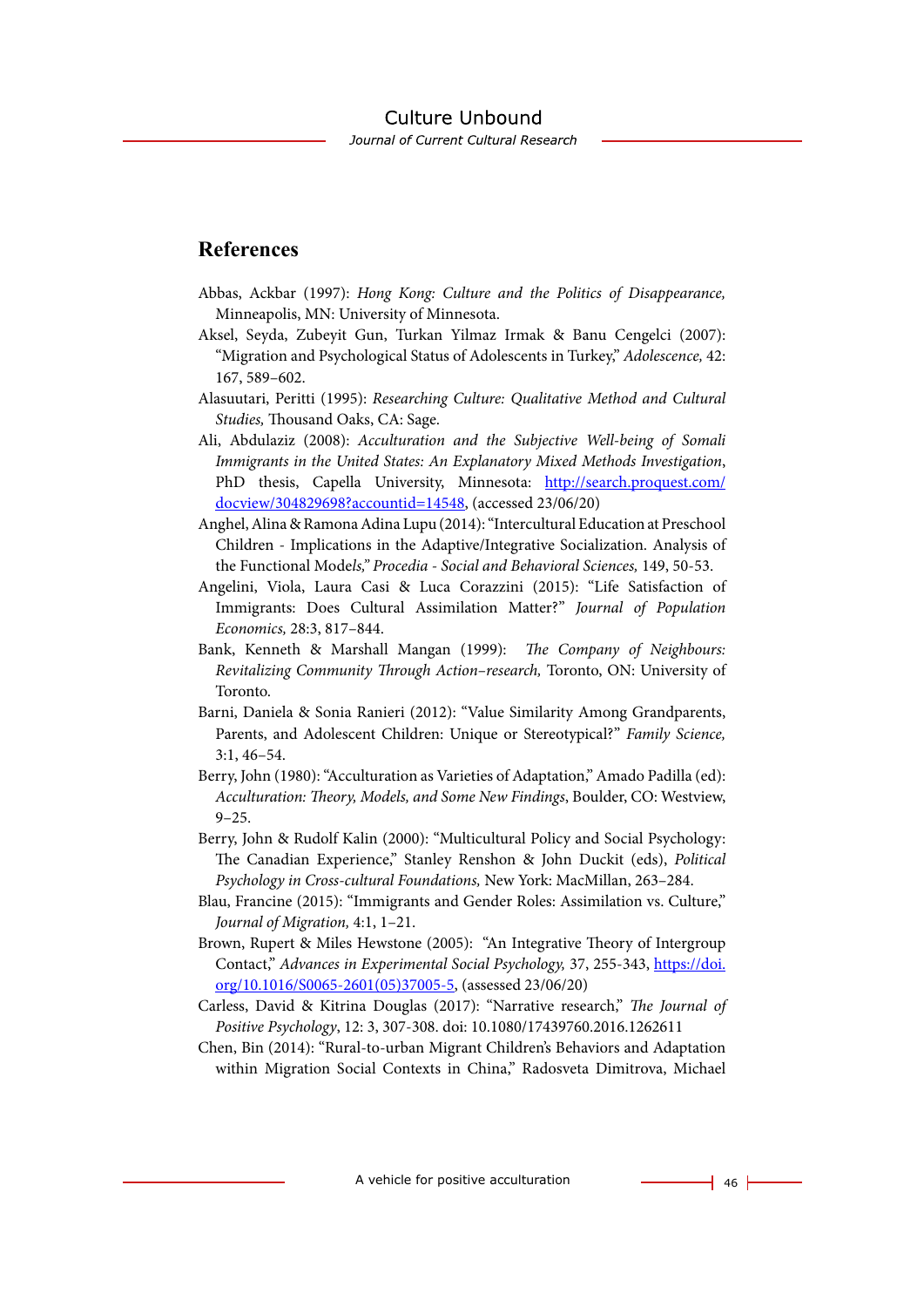Bender & Fons Van de Vijver (eds), *Global Perspectives on Wellbeing in Immigrant Families,* New York: Springer, 75–94.

- Child, Alan (2004): "Group Parent Education: Promoting Parent Learning and Support," *Journal of In-service Education*, 30: 2, 325-352.
- Clandinin, D. Jean (2013): *Engaging in narrative inquiry*. Walnut Creek, California: Left Coast Press, Inc.
- Dewilde, Joke & Thor-Andre Skrefsrud (2016): "Including Alternative Stories in the Mainstream. How Transcultural Young People in Norway Perform Creative Cultural Resistance In and Outside of School," *International Journal of Inclusive Education,* 20: 10, 1032–1042.
- Engen Thor Ola (2003): "'Sometimes I two-times think…' Competing interpretations of inclusion for language minority students," Tony Booth, Kari Nes, Marit Strømstad (eds): *Developing Inclusive Teacher Education,* New York: Routledge, 78-96.
- Fang Lue, Rachel Sun & Mantak Yuen (2016): "Acculturation, Economic Stress, Social Relationships and School Satisfaction Among Migrant Children in Urban China," *Journal of Happiness Studies,* 17: 2, 507–531.
- HK01. (2019): *[Public-private housing proportion aggregates "sadness"? Too much public housing is not the lesson we learn from Tin Shui Wan],"* HK01, 24 May 2019: https://www.hk01.com/01%E8%A7%80%E9%BB%9E/332734/%E5%85 %AC%E7%A7%81%E6%AF%94%E8%AA%BF%E6%95%B4%E5%8A%A9%E 9%95%B7-%E6%82%B2%E6%83%85-%E5%A4%A9%E6%B0%B4%E5%9C% 8D%E7%9A%84%E6%95%99%E8%A8%93%E4%B8%8D%E6%98%AF%E5% 85%AC%E5%B1%8B%E5%A4%AA%E5%A4%9A (accessed 23/06/20).
- Hogg, Michael (2012): "Social Identity and the Psychology of Groups," Mark Leary & June Price Tangney (eds), *Handbook of Self and Identity*, New York, NY: Guilford, 502–519.
- Hou, Wai Kai, Tatia Mei-chun Lee, Li Liang, Tsz Wai Li, Huinan Liu, Catherine K. Ettman & Sandro Galea (2021): "Civil Unrest, COVID-19 Stressors, Anxiety, and Depression in the Acute Phase of the Pandemic: A Population-based Study in Hong Kong," *Social Psychiatry and Psychiatric Epidemiology*, 56, 1499-1508. doi.org/10.1007/s00127-021-02037-5, (assessed 29/11/21).
- Hui, Eddie Chi Man, Si-ming Li, Francis Wong, Zheng Yi & Ka-hung Yu (2012): "Ethnicity, Cultural Disparity and Residential Mobility: Empirical Analysis of Hong Kong," *Habitat International,* 36:1, 1–10.
- Jackson, Jane (2002): "In Search of a Home: Identities in Transition in Post-colonial Hong Kong," *English Today,* 18:2, 39–45.
- Jarvis, Peter (2012): "*Towards a Comprehensive Theory of Human Learning*," New York, NY: Routledge.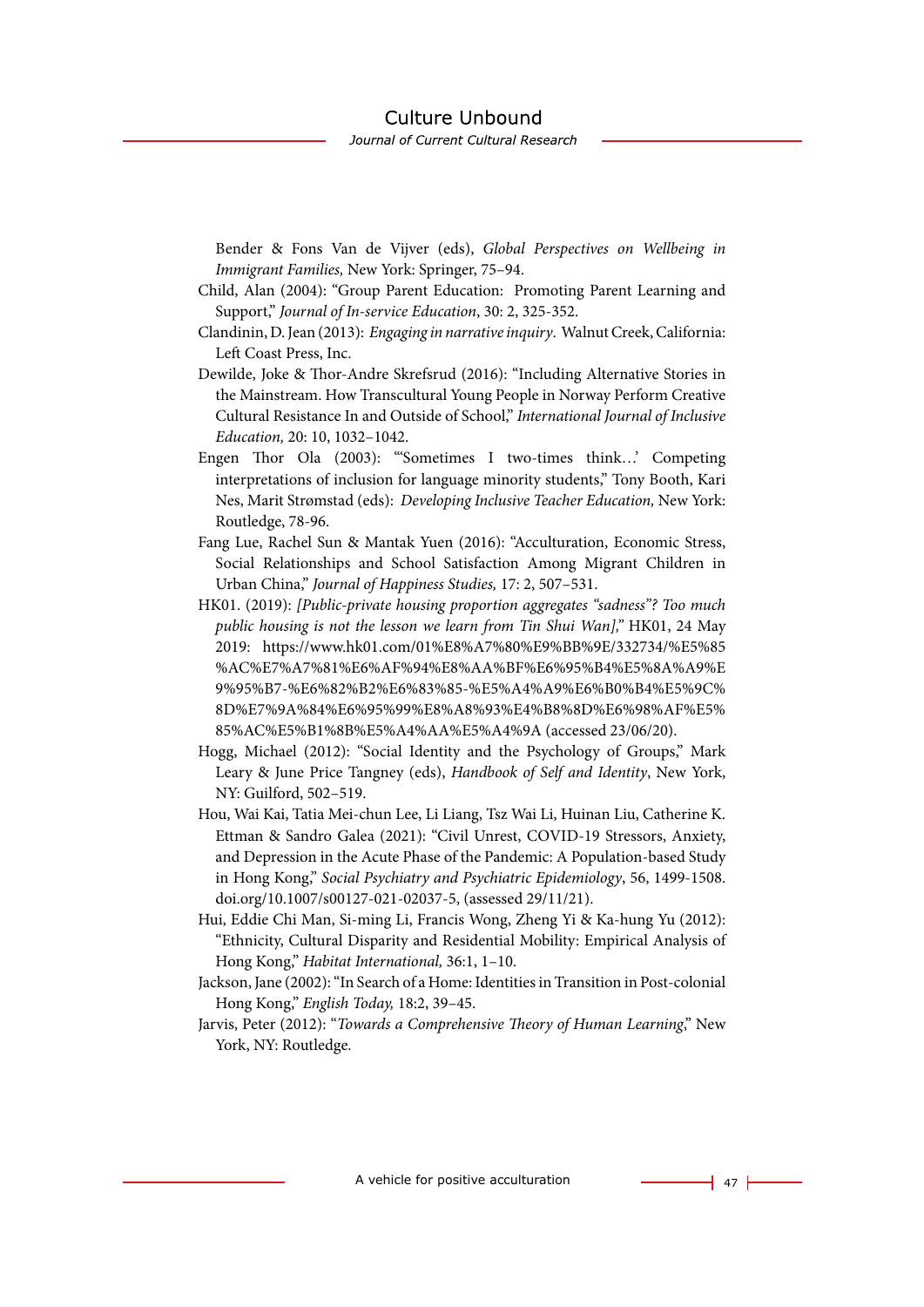- Lai, Mee Ling (2011): "Cultural Identity and Language Attitudes Into the Second Decade of Postcolonial Hong Kong," *Journal of Multilingual and Multicultural Development,* 32:3, 249–264.
- Liu, Yang, Xiaoyi Fang, Rong Cai, Yang Wu & Yaofang Zhang (2009): "The Urban Adaptation and Adaptation Process of Urban Migrant Children: A Qualitative Study," *Frontiers of Education in China,* 4:3, 365–389.
- Mangan, J. Marshall & C. Kenneth Banks (1999): *The Company of Neighbours: Revitalizing Community through Action-Research.* Toronto, ON: University of Toronto.
- Pettigrew, Thomas (1998): "Intergroup Contact Theory," *Annual Review of Psychology,* 49, 65–85. doi: 10.1146/annurev.psych.49.1.65, (assessed 23/06/20)
- Shek, Daniel & Lee Tak-yan (2005): "Perceived Parental Behavioral Control, Psychological Control, and Parent–child Relational Qualities in Chinese Adolescents in Hong Kong," Melissa Kane (ed): *Contemporary Issues in Parenting,* New York: Nova Science, 47–63.
- Slote, Walter & George De Vos (1998): *Confucianism and the Family*, Albany, NY: SUNY.
- Sonderegger, Robi, Paula Barrett & Peter Creed (2004): "Models of Cultural Adjustment for Child and Adolescent Migrants to Australia: Internal Process and Situational Factors," *Journal of Child and Family Studies*, 13:3, 357–371.
- Streit, Cara, Gustavo Carlo, George P. Knight, Rebecca M. B. White & Sahitya Maiya (2021). "Relations Among Parenting, Culture, and Prosocial Behaviors in U.S. Mexican Youth: An Integrative Socialization Approach," *Child Development*, 92: 4, 383-397.
- Tajfel, Henri (2010): "*Social identity and intergroup relations,"* Cambridge, England: Cambridge University.
- Turner, Rhiannon, Miles Hewstone, Alberto Voci & Christiana Vonofakou (2008): "A Test of the Extended Intergroup Contact Hypothesis: The Mediating Role of Intergroup Anxiety, Perceived Ingroup and Outgroup Norms, and Inclusion of the Outgroup in the Self," *Journal of Personality and Social Psychology,* 95:4, 843–860. doi: 10.1037/a0011434, (assessed 23/06/20).
- Vincent Calligraphy, 2018. *A Poem for the Swallows*: Translated by Vincent Poon. (Online) Available at: <[http://www.vincentpoon.com/a-poem-for-the-swal](http://www.vincentpoon.com/a-poem-for-the-swallows.html)[lows.html](http://www.vincentpoon.com/a-poem-for-the-swallows.html)> (Assess 25 November 2021).
- Wang, Qian & Lei Chang (2010): "Parenting and Child Socialization in Contemporary China," Michael Harris Bond (ed), *Oxford Handbook of Chinese Psychology,* New York, NY: Oxford University, 53–68.
- Ward, Colleen (1996): "*Acculturation*," Dan Landis, Janet Bennett & Milton Bennett (eds), *Handbook of Intercultural Training*, Newbury Park: Sage, 124–147.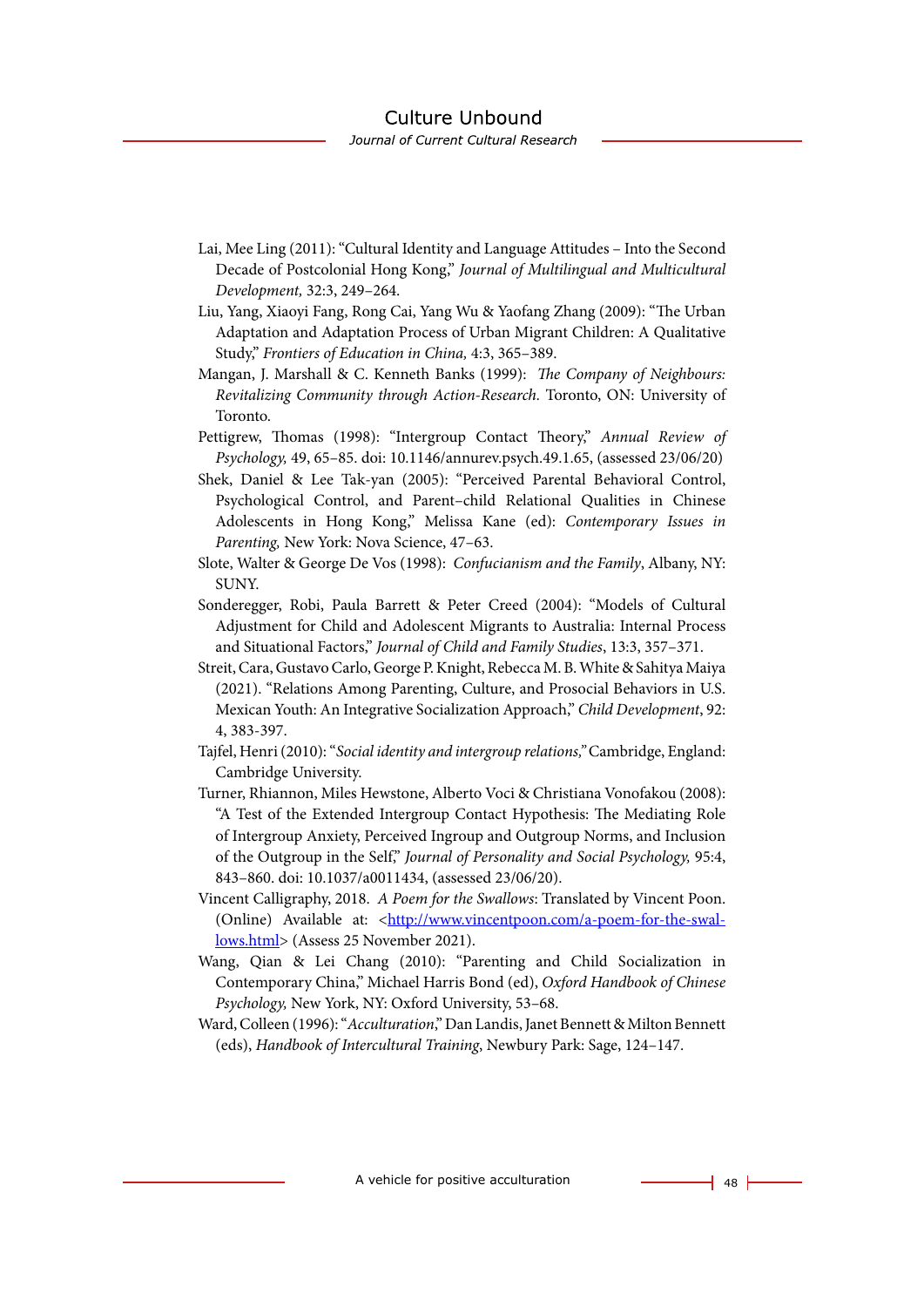- Webster, Leonard & Patricie Mertova (2007): "*Using Narrative Inquiry as a Research Method: An Introduction to Using Critical Event Narrative Analysis in Research on Learning and Teaching,"* London, England: Routledge.
- Yip, Anastasia (2015): "Hong Kong and China: One country, Two Systems, Two Identities," *Global Societies Journal* 3, [https://escholarship.org/uc/](https://escholarship.org/uc/item/15v5j7w3) [item/15v5j7w3](https://escholarship.org/uc/item/15v5j7w3), (assessed 23/06/20).
- Yoon, Bogum, Anne Simpson & Claudia Haag (2010): "Assimilation Ideology: Critically Examining Underlying Messages in Multicultural Literature," *Journal of Adolescent and Adult Literacy,* 54:2, 109–118.
- Yu, Jing, Charissa Cheah & Grace Calvin (2016): "Acculturation, Psychological Adjustment, and Parenting Styles of Chinese Immigrant Mothers in the U.S," *Cultural Diversity and Ethnic Minority Psychology,* 22:4, 504–516.
- Yu, Xiaonan, Sunita Stewart, Iris Liu &Lam Tai Hing (2014): "Resilience and Depressive Symptoms in Mainland Chinese Immigrants to Hong Kong," *Social Psychiatry and Psychiatric Epidemiology,* 49:2, 241–249.
- Yuan, Xiaojiao, Xiaoyi Fang, Yang Liu, Shumeng Hou & Xiuyun Lin (2013): "Development of Urban Adaptation and Social Identity of Migrant Children in China: A Longitudinal Study," *International Journal of Intercultural Relations,* 37:3, 354–365.
- Zhang, Han, Yi Peng, Chunliu Li, Hong Lan, Guoqiang Xing, Zhu Chen & Bo Zhang (2020): "Playing Mahjong for 12 Weeks Improved Executive Function in Elderly People with Mild Cognitive Impairment: A Study of Implications for TBI-Induced Cognitive Deficits," *Frontier Neurology*, 11: 178, doi: 10.3389/ fneur.2020.00178, (assessed 25/11/21).
- Zheng, Xue, David Sang & Lei Wang (2004): "Acculturation and Subjective Well-being of Chinese Students in Australia," *Journal of Happiness Studies,* 5:1, 57–72.